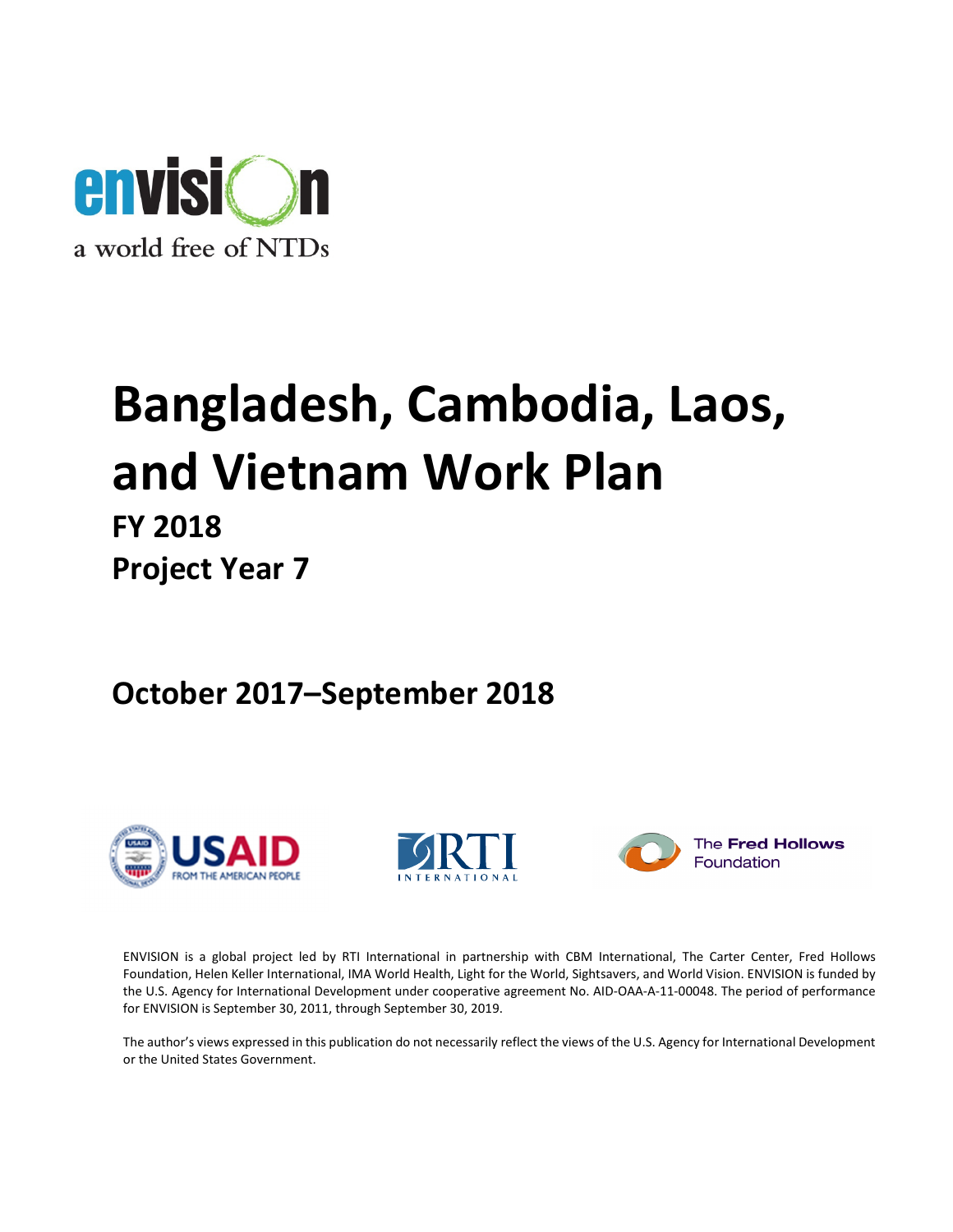## ENVISION Project Overview

The US Agency for International Development (USAID)'s ENVISION project (2011–2019) is designed to support the vision of the World Health Organization (WHO) and its member states by targeting the control and elimination of seven neglected tropical diseases (NTDs), including lymphatic filariasis (LF), onchocerciasis (OV), schistosomiasis (SCH), three soil-transmitted helminths (STH; roundworm, whipworm, and hookworm), and trachoma. ENVISION's goal is to strengthen NTD programming at global and country levels and support ministries of health (MOHs) to achieve their NTD control and elimination goals.

At the global level, ENVISION—in close coordination and collaboration with WHO, USAID, and other stakeholders—contributes to several technical areas in support of global NTD control and elimination goals, including the following:

- Drug and diagnostics procurement, where global donation programs are unavailable
- Capacity strengthening
- Management and implementation of ENVISION's Technical Assistance Facility (TAF)
- Disease mapping
- NTD policy and technical guideline development
- NTD monitoring and evaluation (M&E).

At the country level, ENVISION provides support to national NTD programs by providing strategic technical and financial assistance for a comprehensive package of NTD interventions, including the following:

- Strategic annual and multi-year planning
- Advocacy
- Social mobilization and health education
- Capacity strengthening
- Baseline disease mapping
- Preventive chemotherapy (PC) or mass drug administration (MDA)
- Drug and commodity supply management and procurement
- Program supervision
- M&E, including disease-specific assessments (DSAs) and surveillance.

In Bangladesh, Cambodia, Laos, and Vietnam, ENVISION project activities are implemented by RTI International and Fred Hollows Foundation.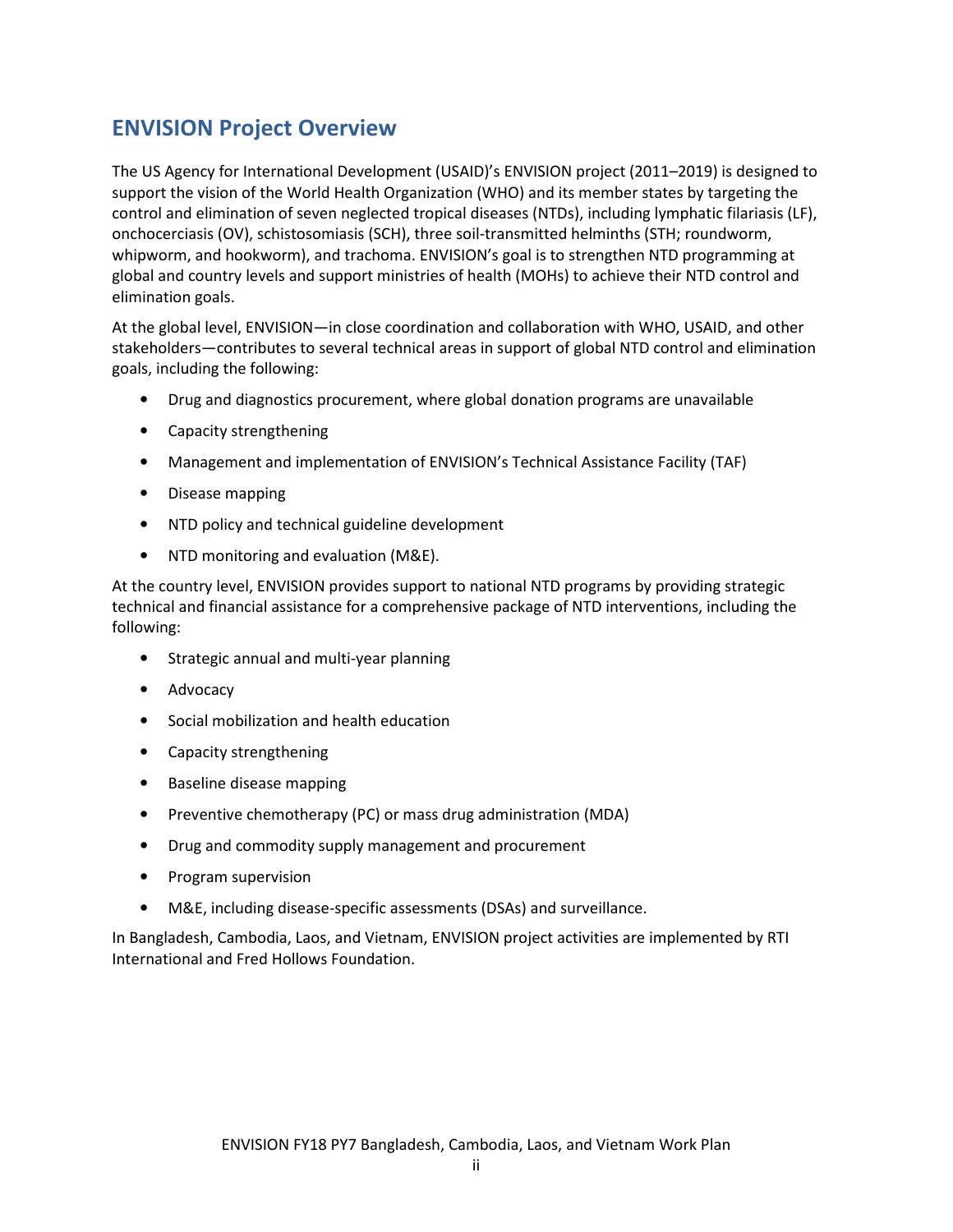## **TABLE OF CONTENTS**

| 1) |  |  |  |  |  |  |  |  |
|----|--|--|--|--|--|--|--|--|
| 2) |  |  |  |  |  |  |  |  |
| a) |  |  |  |  |  |  |  |  |
| b) |  |  |  |  |  |  |  |  |
| c) |  |  |  |  |  |  |  |  |
| d) |  |  |  |  |  |  |  |  |
| 3) |  |  |  |  |  |  |  |  |
| a) |  |  |  |  |  |  |  |  |
| b) |  |  |  |  |  |  |  |  |
| c) |  |  |  |  |  |  |  |  |
| d) |  |  |  |  |  |  |  |  |
| 4) |  |  |  |  |  |  |  |  |
| a) |  |  |  |  |  |  |  |  |
| b) |  |  |  |  |  |  |  |  |
| c) |  |  |  |  |  |  |  |  |
| d) |  |  |  |  |  |  |  |  |
| 5) |  |  |  |  |  |  |  |  |
| a) |  |  |  |  |  |  |  |  |
| b) |  |  |  |  |  |  |  |  |
| c) |  |  |  |  |  |  |  |  |
| d) |  |  |  |  |  |  |  |  |
|    |  |  |  |  |  |  |  |  |
|    |  |  |  |  |  |  |  |  |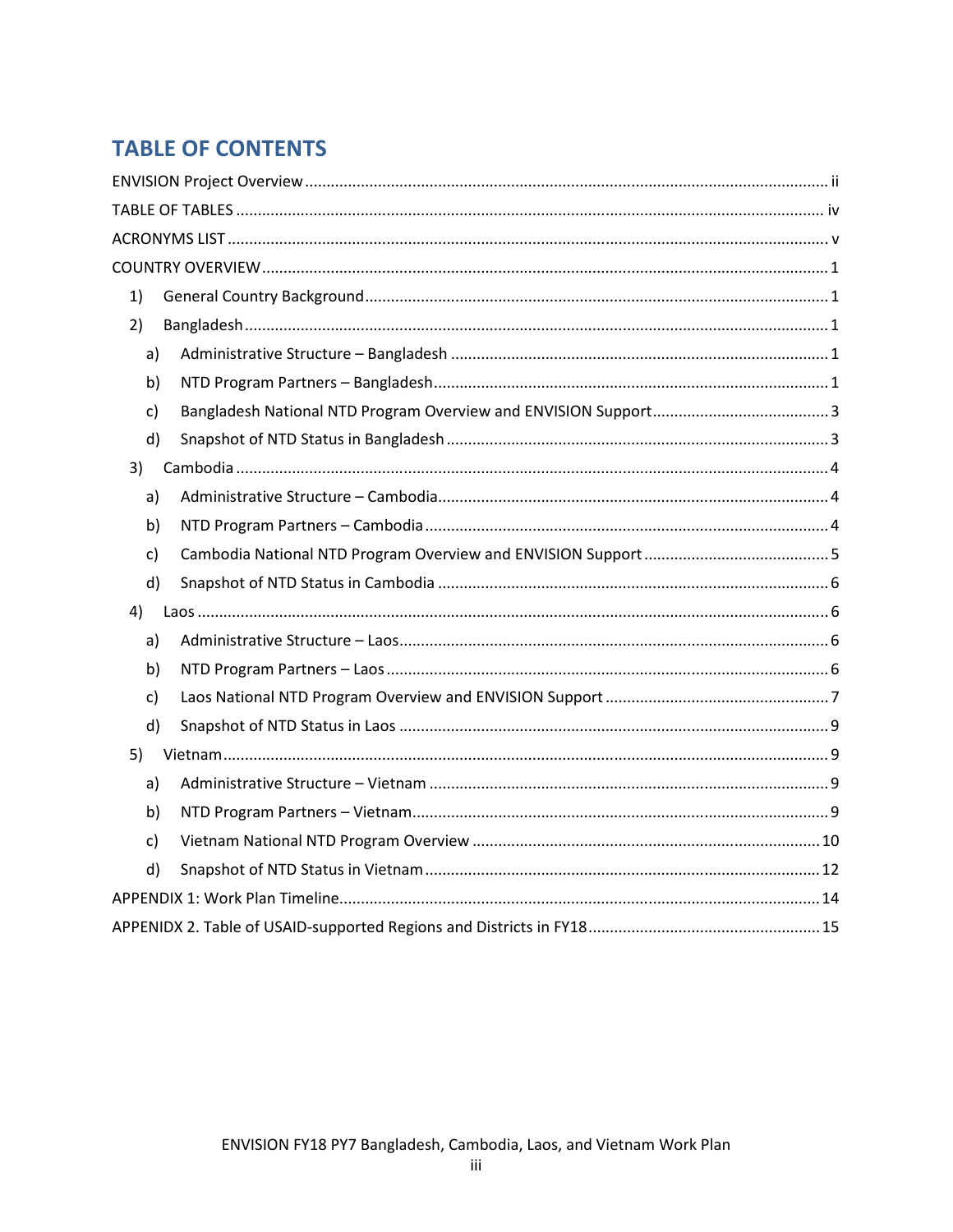## TABLE OF TABLES

Table 1a: Non-ENVISION NTD partners working in Bangladesh, donor support, and summarized activitie 2 Table 2a. Snapshot of the expected status of Bangladesh NTD program as of September 30, 2017 .......... 3 Table 1b. Non-ENVISION NTD partners working in Cambodia, donor support, and summarized activities 4 Table 2b. Snapshot of the expected status of Cambodia NTD program as of September 30, 2017 ............ 6 Table 1c. NON-ENVISION NTD partners working in Laos, donor support, and summarized activities ........ 7 Table 2c. Snapshot of the expected status of Laos NTD program as of September 30, 2017 ...................... 9 Table 1d. Non-ENVISION NTD partners working in Vietnam, donor support and summarized activities.. 10 Table 2d. Snapshot of the expected status of Vietnam NTD program as of September 30, 2017 ............. 12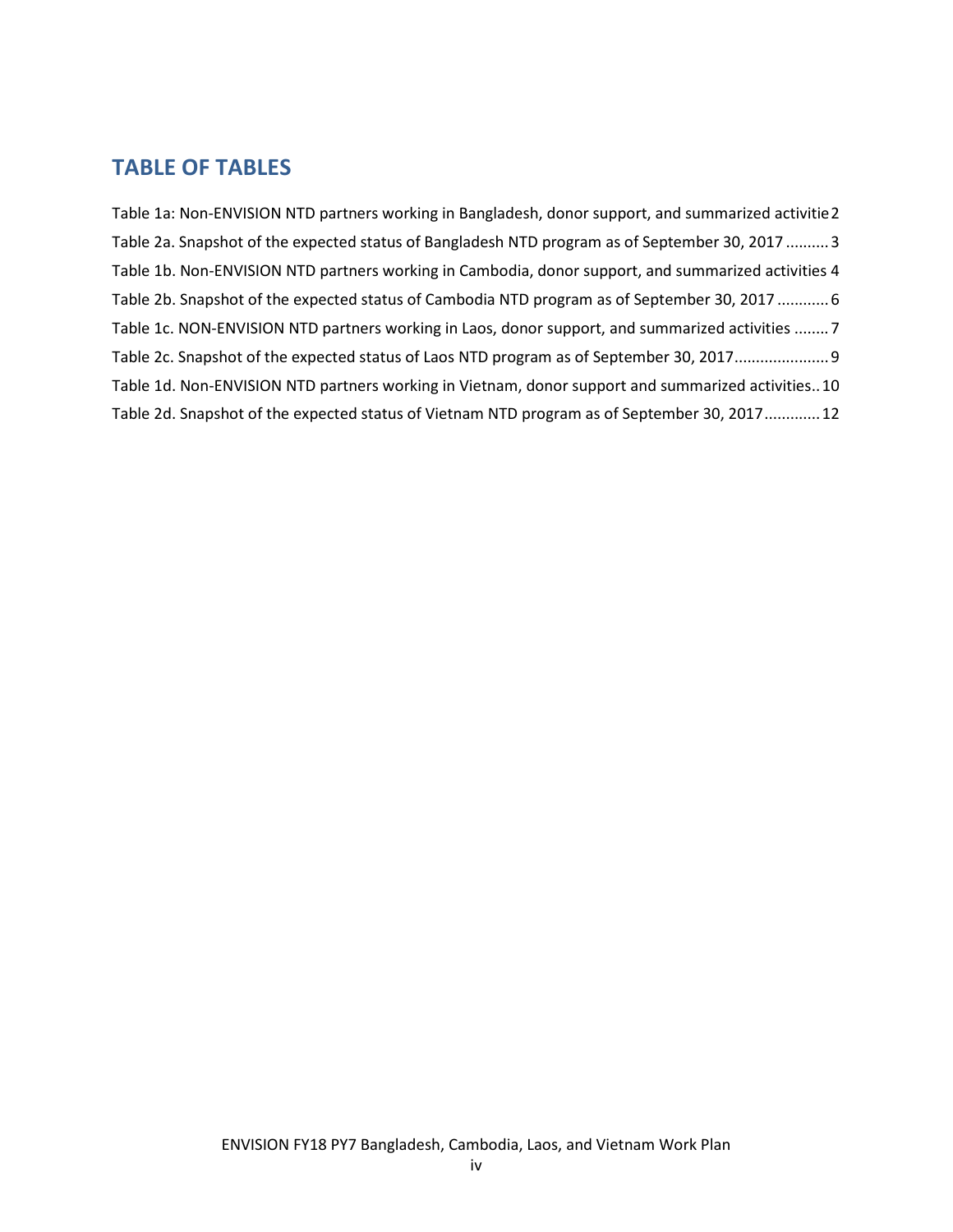## ACRONYMS LIST

| ALB                | Albendazole                                                              |
|--------------------|--------------------------------------------------------------------------|
| CDC                | United States Centers for Disease Control and Prevention                 |
| <b>CMPE</b>        | Center for Malariology, Parasitology and Entomology (Laos)               |
| <b>CNM</b>         | Center for Malaria Control, Parasitology and Entomology (Cambodia)       |
| <b>CNTD</b>        | Centre for Neglected Tropical Diseases, Liverpool                        |
| <b>CWW</b>         | <b>Children Without Worms</b>                                            |
| <b>DEC</b>         | Diethylcarbamazine Citrate                                               |
| <b>DSA</b>         | Disease-Specific Assessment                                              |
| <b>END</b> in Asia | End Neglected Tropical Diseases in Asia                                  |
| EU                 | <b>Evaluation Units</b>                                                  |
| <b>FOG</b>         | <b>Fixed Obligation Grant</b>                                            |
| <b>FY</b>          | <b>Fiscal Year</b>                                                       |
| <b>GSK</b>         | GlaxoSmithKline                                                          |
| <b>GTMP</b>        | Global Trachoma Mapping Project                                          |
| ICT                | Immunochromatographic Test                                               |
| <b>IDRC</b>        | International Development Research Centre (Canada)                       |
| J&J                | Johnson & Johnson                                                        |
| LF                 | Lymphatic Filariasis                                                     |
| M&E                | Monitoring and Evaluation                                                |
| <b>MDA</b>         | <b>Mass Drug Administration</b>                                          |
| MEB                | Mebendazole                                                              |
| Mf                 | Microfilaria                                                             |
| <b>MMDP</b>        | Morbidity Management and Disability Prevention                           |
| <b>MOH</b>         | Ministry of Heath                                                        |
| <b>MOHFW</b>       | Ministry of Health and Family Welfare (Bangladesh)                       |
| <b>NGO</b>         | Non-Governmental Organization                                            |
| <b>NIMPE</b>       | National Institute of Malariology, Parasitology and Entomology (Vietnam) |
| <b>NIO</b>         | National Institute of Ophthalmology (Vietnam)                            |
| <b>NPEH</b>        | National Program for Eye Health (Cambodia)                               |
| <b>NTD</b>         | <b>Neglected Tropical Disease</b>                                        |
| PC                 | Preventive Chemotherapy                                                  |
| <b>PZQ</b>         | Praziquantel                                                             |
| SAC                | School-Age Children                                                      |
| <b>SCH</b>         | Schistosomiasis                                                          |
| <b>STH</b>         | Soil-Transmitted Helminthiases                                           |
| <b>STTA</b>        | <b>Short-Term Technical Assistance</b>                                   |
| <b>TAF</b>         | <b>Technical Assistance Facility</b>                                     |
| <b>TAS</b>         | <b>Transmission Assessment Survey</b>                                    |
| <b>TF</b>          | Trachomatous Inflammation-Follicular                                     |
| TT                 | <b>Trachomatous Trichiasis</b>                                           |
| UK                 | United Kingdom                                                           |
| <b>US</b>          | <b>United States</b>                                                     |
| <b>USAID</b>       | United States Agency for International Development                       |
| <b>WASH</b>        | Water, Sanitation, and Hygiene                                           |
| <b>WCBA</b>        | Women of Childbearing Age                                                |
|                    |                                                                          |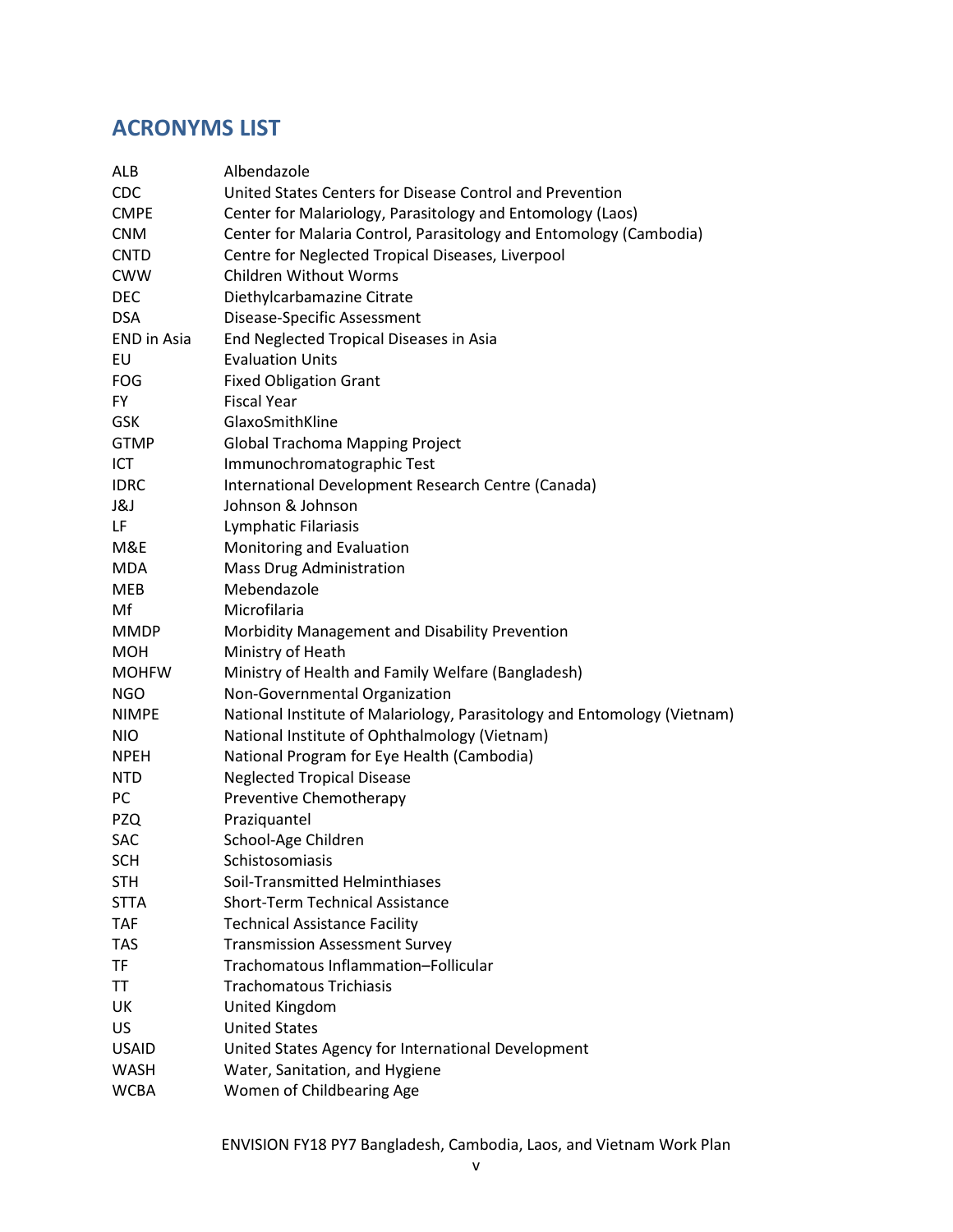| <b>WHO</b>  | World Health Organization       |
|-------------|---------------------------------|
| <b>WPRO</b> | Western Pacific Regional Office |
| ZTH.        | Zithromax                       |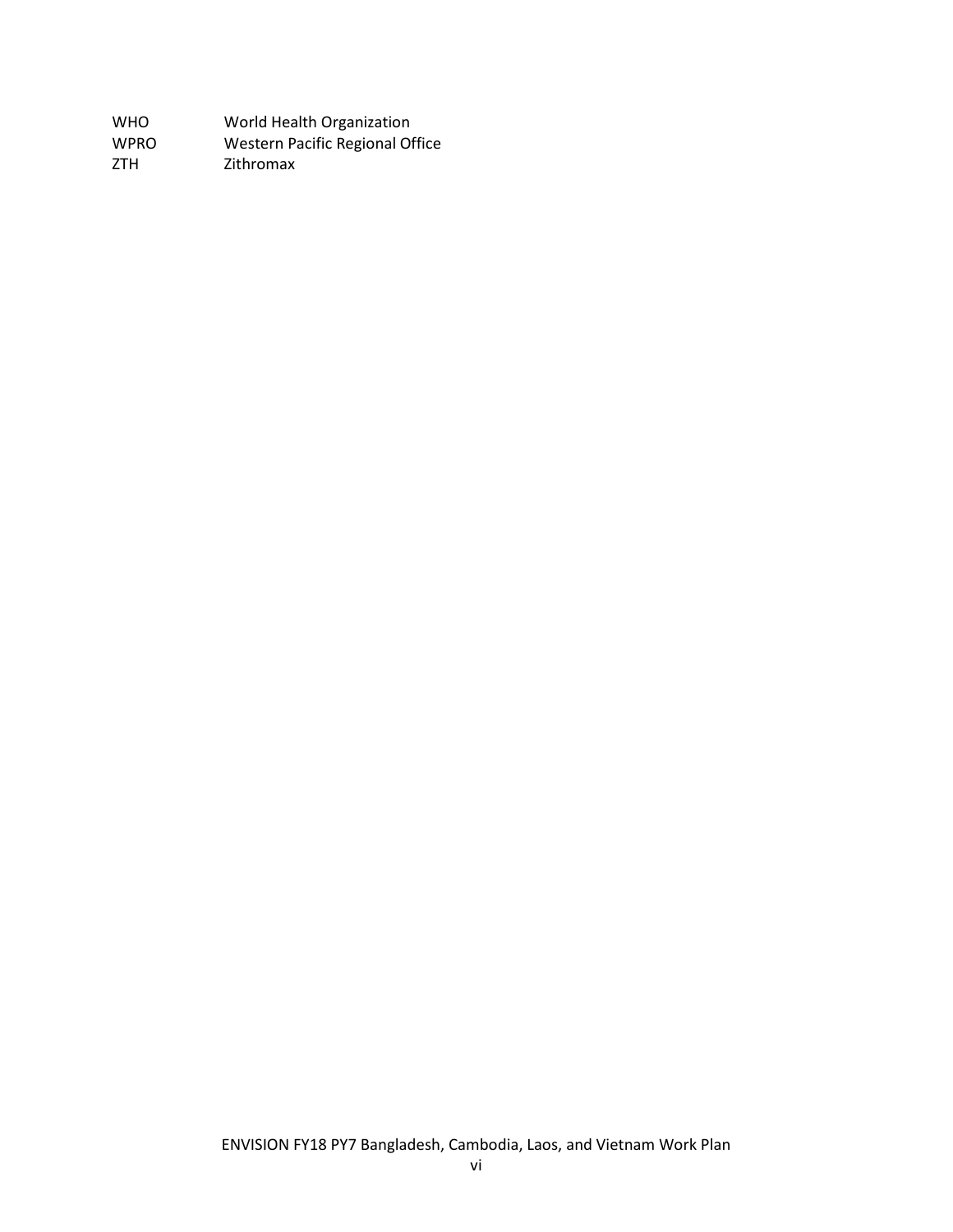## COUNTRY OVERVIEW

## 1) General Country Background

The US Agency for International Development (USAID)'s End Neglected Tropical Diseases in Asia (END in Asia) project supported the ministries of health (MOHs) in Bangladesh, Cambodia, Laos, and Vietnam to enhance their neglected tropical disease (NTD) programs' efforts from 2011 to September 2015. The project's technical and operational support enabled the countries to move toward their elimination and control goals for the five targeted preventive chemotherapy (PC) NTDs.

These countries were added to the ENVISION project portfolio on October 1, 2015. ENVISION's objective in these counties is to ensure that national programs have the capacity to obtain validation of elimination of lymphatic filariasis (LF), trachoma, and schistosomiasis (SCH) as public health problems, as well as to maintain a sustainable control program for soil-transmitted helminths (STH).

ENVISION support for LF and trachoma focuses on assisting the national trachoma and LF programs in these four countries to submit validation dossiers to the World Health Organization (WHO), as well as to determine how ongoing post-elimination surveillance can most feasibly be implemented. In addition, because WHO's goal for SCH in Cambodia and Laos is elimination as a public health problem, ENVISION supported strategic planning in fiscal years 2016 (FY16) and 2017 (FY17) to ensure that these two countries have appropriate measures in place to sustain mass drug administration (MDA) gains through improved water, sanitation, and hygiene (WASH) measures and intensified animal and human surveillance.

ENVISION works with the MOH in each of these countries to provide tools and resources that assist their NTD programs to collect and compile data to be included in dossiers for LF and trachoma, and appropriately plan program activities. ENVISION also helps to address identified funding gaps, and works closely with WHO country offices to ensure that the programs have the resources to meet their targets.

## 2) Bangladesh

## a) Administrative Structure – Bangladesh

Bangladesh is divided into seven divisions and 64 districts. In 2016, the population was 156 million people, with an average of 2 million people per district. The districts are further divided into sub-districts (upazilas), clusters of villages (unions), and villages (mouzas). The National Filariasis Elimination and Soil-Transmitted Helminthiases Control Program sits within the Disease Control Unit of the Directorate General of Health Services, Ministry of Health and Family Welfare (MOHFW) in Bangladesh and is responsible for the overall design and management of national efforts to respond to these two diseases. The program also works with the research, drug control and logistics, the national health database, and other support functions of the MOHFW as needed.

## b) NTD Program Partners – Bangladesh

The Centre for Neglected Tropical Diseases (CNTD), Liverpool School of Tropical Medicine, supports LF MDA and morbidity management and disability prevention (MMDP) activities, including transmission assessment survey (TAS) training and implementation. In 2018, it plans to support LF TAS and some MMDP activities.

ENVISION FY18 PY7 Bangladesh, Cambodia, Laos, and Vietnam Work Plan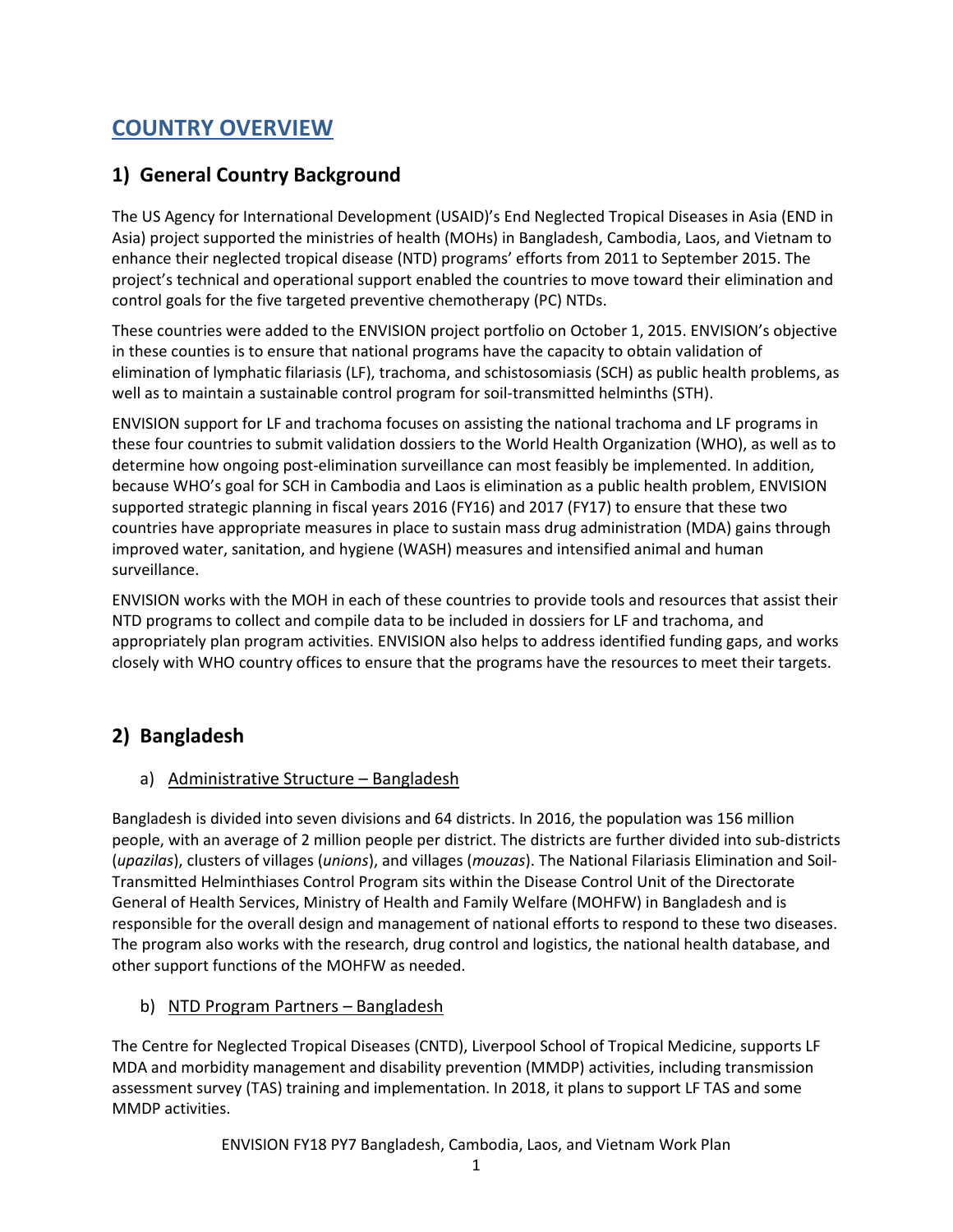The U.S. Centers for Disease Control and Prevention (CDC) supported operational research in Bangladesh to determine optimal post-treatment surveillance methodologies for LF from February 2014 to March 2017.

Children Without Worms (CWW) works with the MOHFW, providing technical assistance at the central level to design an STH elimination as a public health problem strategy, plan and implement the school deworming program, collect data, and identify ways to better incorporate water and sanitation activities into the deworming activities. With funding from CWW, RTI completed a two-phased assessment of the STH MDA reporting system to help the MOHFW implement standardized tools to evaluate data quality and reported coverage; and to strengthen the program's use of M&E indicators to track program performance.

WHO also supports the MOHFW with donations of albendazole (ALB) from GlaxoSmithKline (GSK) and mebendazole (MEB) from Johnson & Johnson (J&J) to conduct STH MDA.

## Table 1a: Non-ENVISION NTD partners working in Bangladesh, donor support, and summarized activities

| <b>Partner</b> | Location<br>(Regions/States)                 | <b>Activities</b>                                                                                                      | <b>List other</b><br>donors<br>supporting<br>these partners/<br>activities |
|----------------|----------------------------------------------|------------------------------------------------------------------------------------------------------------------------|----------------------------------------------------------------------------|
| <b>MOHFW</b>   | Central level/all endemic<br>areas           | -Deworming week for STH<br>-MMDP activities<br>-Few STH activities carried out by<br>doctors                           | CNTD                                                                       |
| <b>CNTD</b>    | Central level                                | Provides funding and technical<br>assistance on LF activities throughout<br>the country                                | Funded by the UK<br>Department for<br>International<br>Development         |
| CDC            | Dhaka, 1 endemic, 1 non-<br>endemic district | -Operational research on post-MDA<br>surveillance and molecular<br>xenomonitoring                                      | <b>USAID</b>                                                               |
| <b>WHO</b>     | Central level                                | -Donation of ALB and MEB                                                                                               | GSK, J&J                                                                   |
| <b>CWW</b>     | Central level                                | -Technical assistance to MOHFW to<br>design and implement an STH<br>elimination as a public health problem<br>strategy | J&J                                                                        |
| RTI            | Central level                                | -STH data system assessment                                                                                            | <b>CWW</b>                                                                 |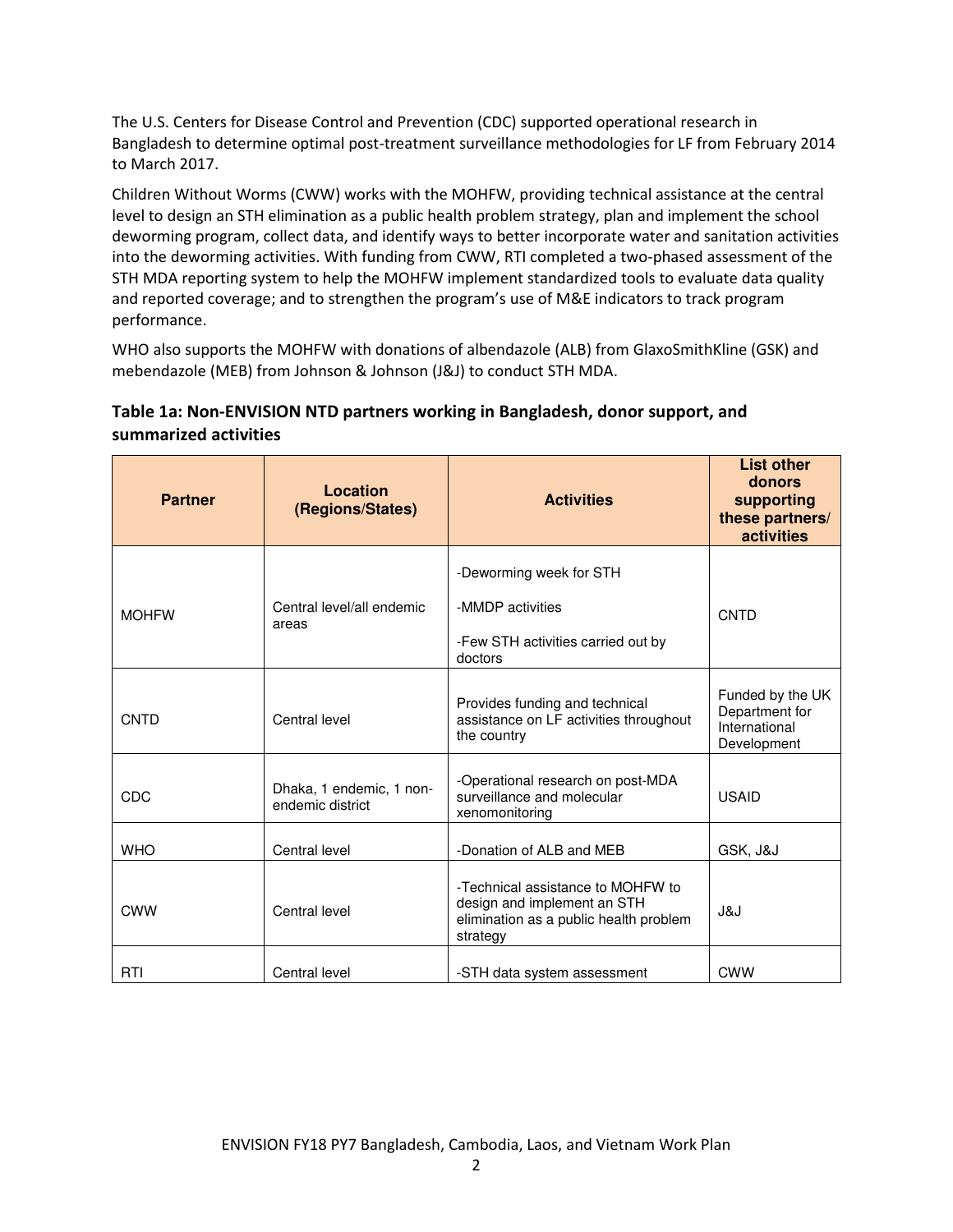## c) Bangladesh National NTD Program Overview and ENVISION Support

## Lymphatic filariasis

Bangladesh is currently under post-MDA surveillance for all 19 endemic districts and is expected to validate elimination of LF as a public health problem by 2021. Approximately 34 million people in Bangladesh are at risk of LF caused by Wuchereria bancrofti and transmitted by Culex quinquefasciatus. A total of 19 districts were declared endemic based on historical and/or empirical evidence, including the presence of a large number of people affected with clinical disease and/or high prevalence of microfilaria (Mf) observed in epidemiological surveys. By 2014, all 19 districts had completed at least five rounds of MDA with ALB and DEC, and 18 out of the 19 had met the criteria for stopping MDA. Rangpur district failed TAS1, implemented two more rounds of MDA, and passed TAS1 in November 2016. The country has prepared its LF pre-dossier with technical support provided by the ENVISION project in FY16 and FY17 and will incorporate future TAS results as they are completed and available.

## Soil-Transmitted Helminths

All 64 districts in Bangladesh are endemic for STH. The MOHFW conducts school-based deworming twice a year. In FY17, ENVISION provided resources and guidance to the MOHFW to set up its integrated NTD database. The MOHFW is compiling all the historical information for both LF and STH and will start data entry in September 2017.

## Proposed ENVISION support in FY18:

There are no planned LF or STH activities in Bangladesh for FY18 under ENVISION. RTI will continue communicating with the MOHFW and will provide technical assistance as necessary to support their integrated database inputs and LF dossier development.

## d) Snapshot of NTD Status in Bangladesh

## Table 2a. Snapshot of the expected status of Bangladesh NTD program as of September 30, 2017

|                         |                                                          |                                            | Columns C+D+E=B for each<br>disease |                                | Columns F+G+H=C for each disease                    |                                                                  |                                                                                                      |                                                                                         |                                                |
|-------------------------|----------------------------------------------------------|--------------------------------------------|-------------------------------------|--------------------------------|-----------------------------------------------------|------------------------------------------------------------------|------------------------------------------------------------------------------------------------------|-----------------------------------------------------------------------------------------|------------------------------------------------|
|                         |                                                          | <b>MAPPING GAP</b><br><b>DETERMINATION</b> |                                     |                                |                                                     | <b>MDA</b><br><b>MDA GAP DETERMINATION</b><br><b>ACHIEVEMENT</b> |                                                                                                      |                                                                                         |                                                |
| A                       | B                                                        | $\mathbf{C}$                               | D                                   | E                              | F                                                   |                                                                  | G                                                                                                    | н                                                                                       |                                                |
| <b>Disease</b>          | <b>Total No. of districts</b><br>Districts in classified | No. of                                     | No. of<br>districts<br>classified   | No. of<br>districts<br>in need | No. of districts<br>receiving MDA<br>as of 09/30/17 |                                                                  | No. of districts<br>expected to be in<br>need of MDA at<br>any level: MDA not<br>yet started, or has | <b>Expected No. of</b><br>districts where<br>criteria for<br>stopping<br>district-level | No. of districts<br>requiring DSA              |
|                         | <b>Bangladesh</b>                                        | <b>as</b><br>endemic                       | as non-<br>endemic                  | <b>of initial</b><br>mapping   | <b>USAID-</b><br><b>Funded</b>                      | <b>Others</b>                                                    | prematurely<br>stopped as of<br>09/30/17                                                             | <b>MDA have been</b><br>met as of<br>09/30/17                                           | as of 09/30/17                                 |
|                         |                                                          |                                            |                                     |                                | <b>BANGLADESH</b>                                   |                                                                  |                                                                                                      |                                                                                         |                                                |
| Lymphatic<br>filariasis | 64                                                       | 19                                         | 45                                  | $\Omega$                       | 0                                                   | $\Omega$                                                         | 0                                                                                                    | 19                                                                                      | Pre-TAS: 0<br>TAS1: 0<br>TAS 2: 1<br>TAS 3: 14 |
| Onchocerciasis          |                                                          | <b>NA</b>                                  | <b>NA</b>                           | <b>NA</b>                      | NA.                                                 | <b>NA</b>                                                        | <b>NA</b>                                                                                            | NA                                                                                      | NA.                                            |

## ENVISION FY18 PY7 Bangladesh, Cambodia, Laos, and Vietnam Work Plan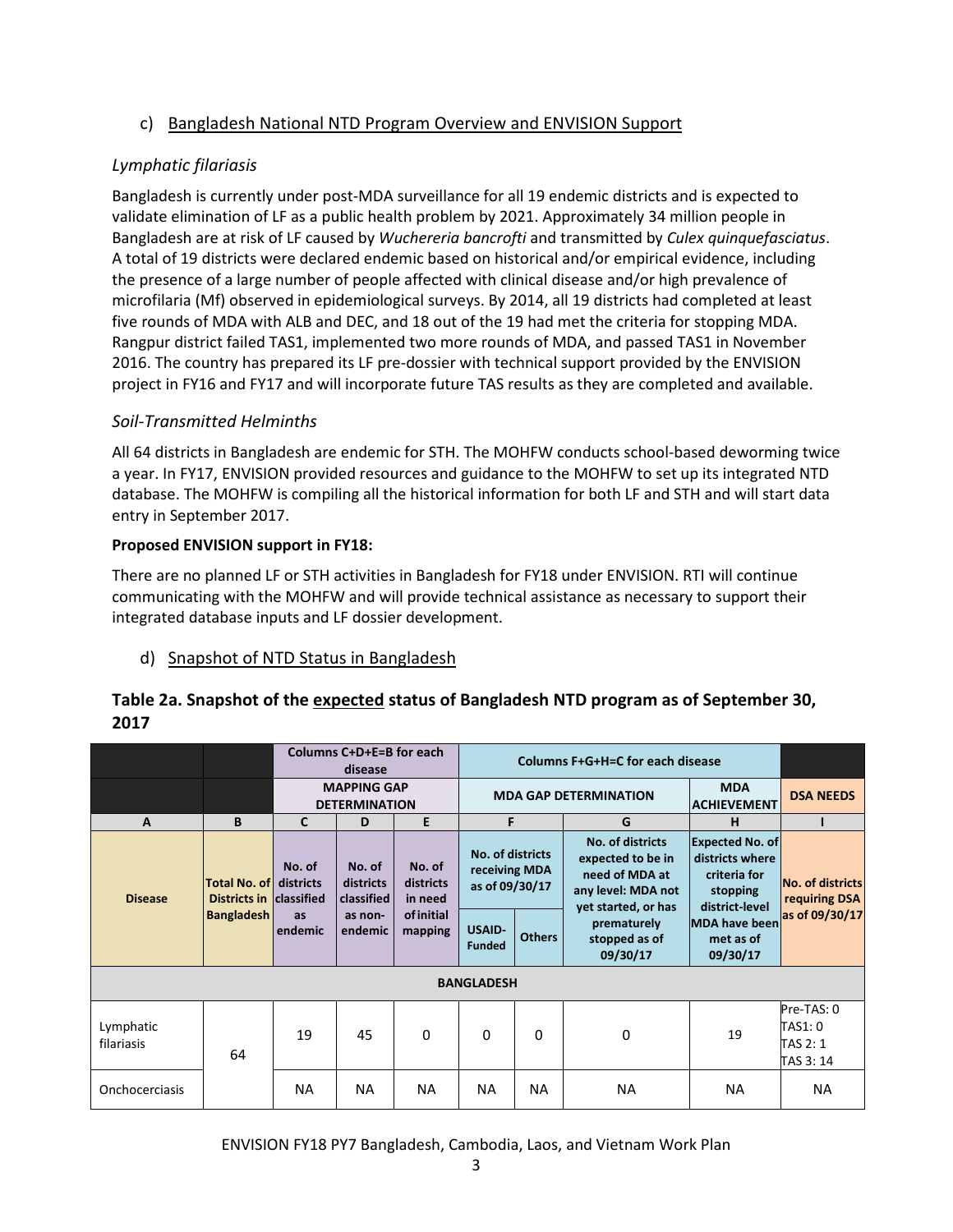| Schistosomiasis                   | <b>NA</b> | ΝA | <b>NA</b> | <b>NA</b> | <b>NA</b> | <b>NA</b> | ΝA | ΝA |
|-----------------------------------|-----------|----|-----------|-----------|-----------|-----------|----|----|
| Soil-transmitted<br>helminthiases | 64        | U  |           | υ         | 64        | υ         | ◟  | NA |
| Trachoma                          | <b>NA</b> | ΝA | <b>NA</b> | <b>NA</b> | <b>NA</b> | <b>NA</b> | ΝA | NA |

## 3) Cambodia

## a) Administrative Structure – Cambodia

Cambodia's population of 15.1 million lives in 24 provinces, 185 administrative districts, and 26 municipalities. The National Center for Parasitology, Entomology and Malaria Control (CNM) within the MOH is the unit directly responsible for organizing the national response for LF, STH, and SCH. The National Program for Eye Health (NPEH) within the MOH is responsible for the elimination of blinding trachoma as well as the management of other eye health issues.

## b) NTD Program Partners – Cambodia

Partner support in Cambodia has focused on SCH and STH. WHO provides MEB from J&J for STH MDA for school-age children (SAC), and World Vision provides ALB for preschool-age children (pre-SAC) and women of childbearing age (WCBA). WHO also provides praziquantel (PZQ) for SCH MDA from Merck Serono. In the past, Helen Keller International has provided support for eye health. In September FY16, RTI provided support to the NPEH to check for scarring to determine if the 37-positive trachomatous trichiasis (TT) cases found during surveys in five provinces was caused by Chlamydia trachomatis, which were not, and supported the development of the trachoma elimination dossier for the country.

## Table 1b. Non-ENVISION NTD partners working in Cambodia, donor support, and summarized activities

| <b>Partner</b> | Location<br>(Regions/States) | <b>Activities</b><br>these partners/                                                                   |                      |  |  |
|----------------|------------------------------|--------------------------------------------------------------------------------------------------------|----------------------|--|--|
| <b>MOH</b>     | All levels                   | Coordinates partners for drug donations and<br>TT surgeries; funds and conducts MDA for<br><b>NTDs</b> | <b>World Vision</b>  |  |  |
| <b>WHO</b>     | Central level                | -Technical support and guidance on NTD<br>program activities<br>-Donation of MEB and PZQ               | J&J, Merck<br>Serono |  |  |
| World Vision   | Central level                | ALB donation for pre-SAC and WCBA                                                                      | None                 |  |  |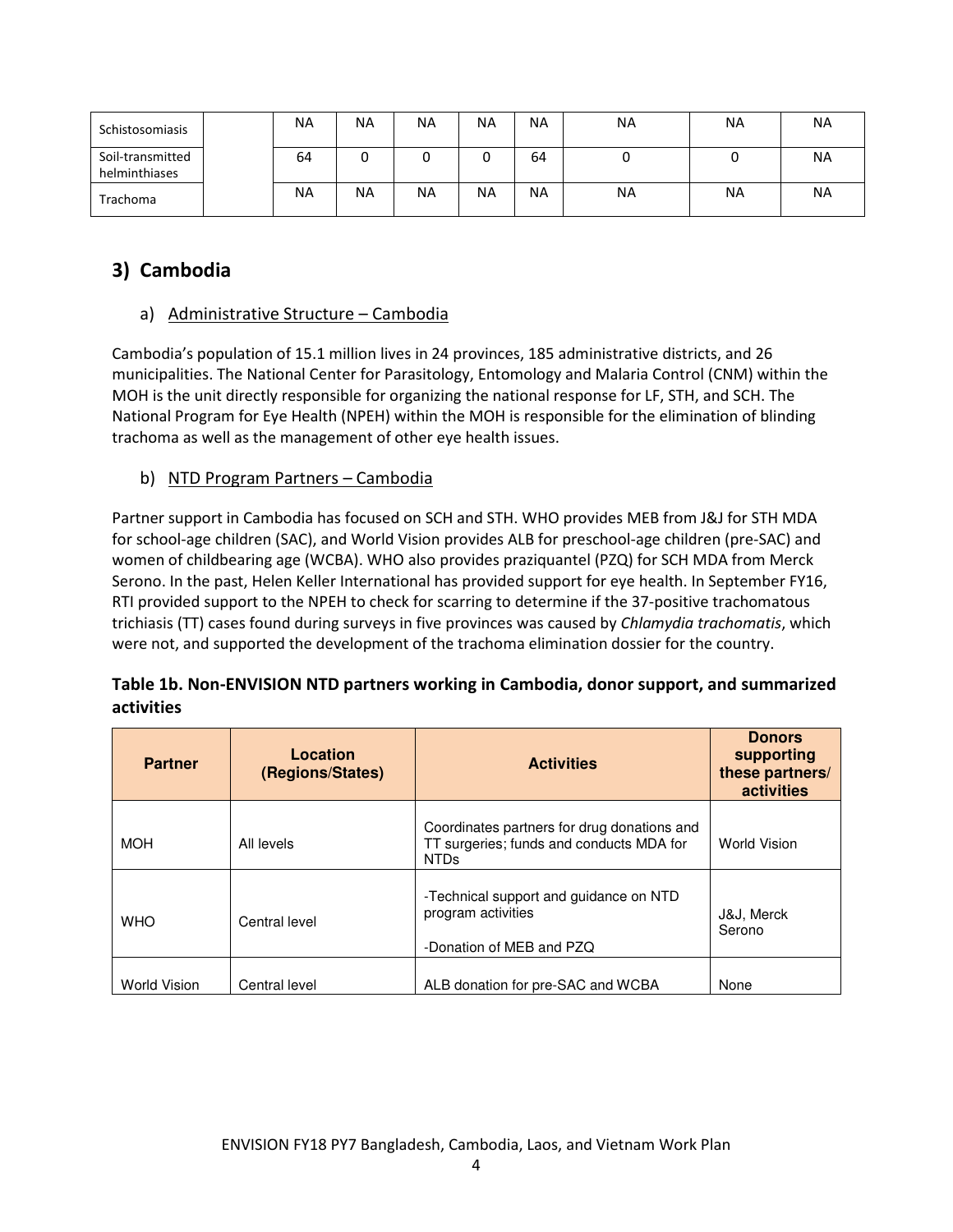## c) Cambodia National NTD Program Overview and ENVISION Support

## Lymphatic Filariasis

WHO validated elimination of LF as a public health problem in Cambodia in 2016, the first in the USAID NTD portfolio. The MOH submitted its LF dossier, developed with support from END in Asia and ENVISION under the Technical Assistance Facility (TAF), to WHO in November 2015; in June 2016, WHO declared that LF is no longer considered a public health problem in Cambodia. The CNM submitted a journal article detailing the success of the program to the Infectious Diseases of Poverty journal in May 2017.

## Schistosomiasis

SCH, caused by Schistosoma mekongi, is endemic in Stung Treng and Kratie provinces along the Mekong River, with 95,143 people at risk in 115 villages. Cambodia has reached the indicator of elimination of SCH as a public health problem (<1% heavy-intensity infections), but regular MDA, routine human and animal surveillance, and activities to increase access to safe water and improved sanitation are necessary to ensure that the disease does not re-emerge. The national program, with support from WHO's WPRO and WHO country offices, is finalizing an SCH elimination strategy 2016–2020, which includes human health, animal health, and WASH activities. This strategy includes results of the FY17 ENVISION-supported consultancy to review the animal component of S. mekongi transmission, which concluded that more evidence is needed to determine the role of dogs and buffalos in transmission before proposing mass treatment of animals.

## Trachoma

In July 2017, WHO validated Cambodia as having eliminated trachoma as a public health problem. In Cambodia, surveys to determine the prevalence of active trachoma, utilizing the Global Trachoma Mapping Project (GTMP) methodology, were carried out in 14 provinces from June 2014 to March 2015 with USAID support. Trachomatous inflammation–follicular (TF) rates varied from 0% to 0.2%, well under the threshold of 5% recommended by WHO to start antibiotic and environmental interventions. TT rates were also below the 1-in-1,000 threshold necessary to begin surgical interventions; however, five provinces with borderline results (~0.1% TT prevalence in all ages) needed further investigation. In August 2016, with ENVISION support, these TT patients were re-examined and found negative for trachomatous scarring. ENVISION provided support for an expert to assist the MOH prepare the trachoma dossier for validation of elimination.

## Proposed ENVISION support in FY18:

There are no planned activities in Cambodia for ENVISION in FY18. RTI will maintain dialogue with the MOH on LF post-validation surveillance research and the SCH elimination strategy 2016-2020.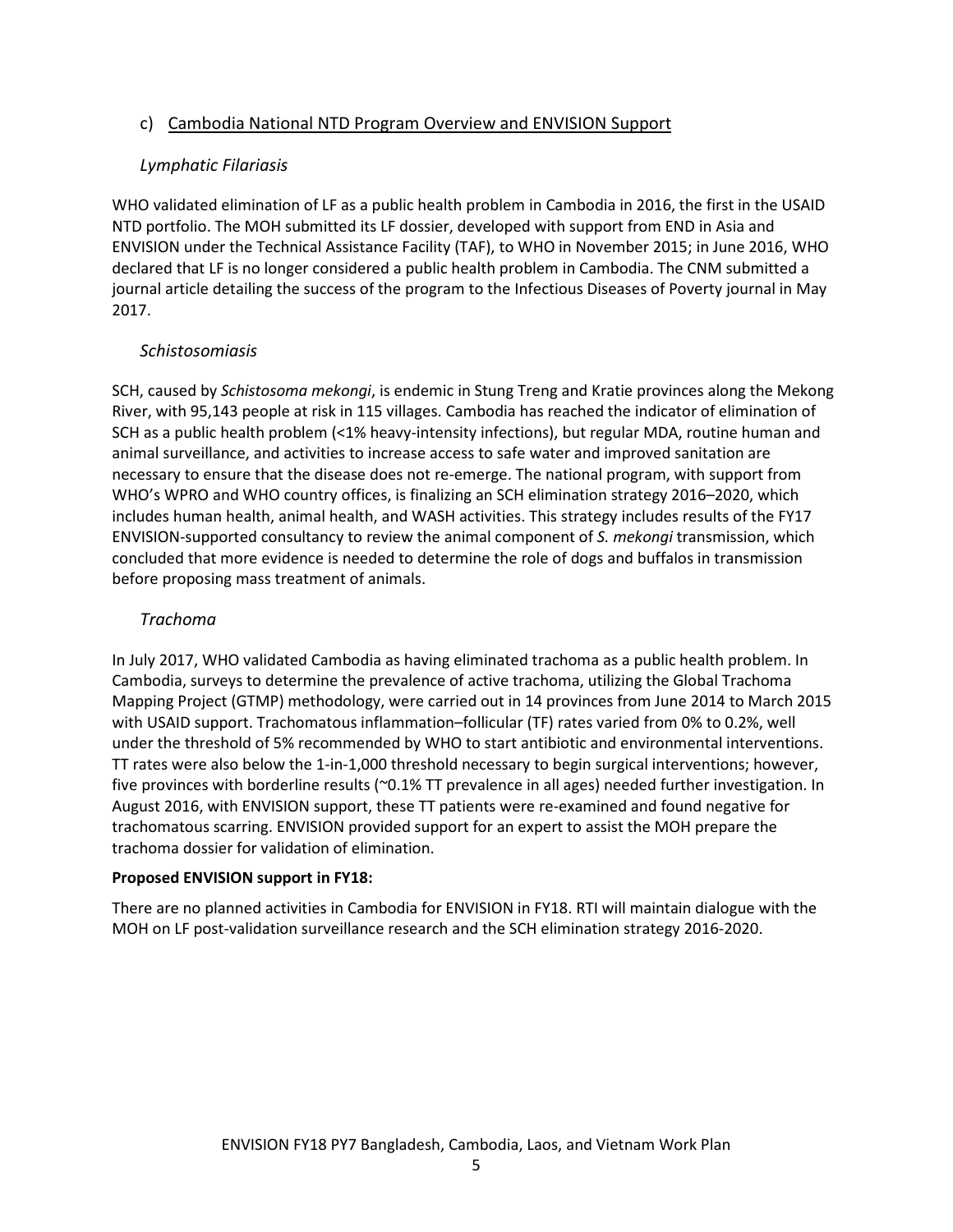## d) Snapshot of NTD Status in Cambodia

## Table 2b. Snapshot of the expected status of Cambodia NTD program as of September 30, 2017

|                                   |                                                            |                                   | Columns C+D+E=B for each disease  | Columns F+G+H=C for each disease  |                                                      |                                                                                                      |                                           |                                                                                         |                                    |
|-----------------------------------|------------------------------------------------------------|-----------------------------------|-----------------------------------|-----------------------------------|------------------------------------------------------|------------------------------------------------------------------------------------------------------|-------------------------------------------|-----------------------------------------------------------------------------------------|------------------------------------|
|                                   |                                                            |                                   |                                   | <b>MAPPING GAP DETERMINATION</b>  | <b>MDA GAP DETERMINATION</b>                         |                                                                                                      |                                           | <b>MDA</b><br><b>ACHIEVEMENT</b>                                                        | <b>DSA NEEDS</b>                   |
| $\mathbf{A}$                      | B                                                          | $\mathsf{C}$                      | D                                 | E                                 | F.                                                   |                                                                                                      | G                                         | н                                                                                       |                                    |
| <b>Disease</b>                    | <b>Total No.</b><br><b>of Districts</b><br>in<br>Cambodia* | No. of<br>districts<br>classified | No. of<br>districts<br>classified | No. of<br>districts in<br>need of | No. of districts*<br>receiving MDA<br>as of 09/30/17 | No. of districts<br>expected to be in<br>need of MDA at<br>any level: MDA not<br>yet started, or has |                                           | <b>Expected No. of</b><br>districts where<br>criteria for<br>stopping<br>district-level | No. of districts<br>requiring DSA  |
|                                   |                                                            | <b>as</b><br>endemic*             | as non-<br>lendemic*l             | initial<br>$mapping*$             | <b>USAID-</b><br>funded                              | <b>Others</b>                                                                                        | prematurely<br>stopped as of<br>09/30/17* | <b>MDA</b> have been<br>met as of<br>09/30/17*                                          | as of 09/30/17*                    |
|                                   |                                                            |                                   |                                   |                                   | <b>CAMBODIA</b>                                      |                                                                                                      |                                           |                                                                                         |                                    |
| Lymphatic<br>filariasis           |                                                            | $4**$                             | 21                                | 0                                 | $\Omega$                                             | 0                                                                                                    | 0                                         | 4                                                                                       | Pre-TAS: 0<br>TAS: 0               |
| Onchocerciasis                    |                                                            | <b>NA</b>                         | <b>NA</b>                         | <b>NA</b>                         | <b>NA</b>                                            | <b>NA</b>                                                                                            | <b>NA</b>                                 | ΝA                                                                                      | <b>NA</b>                          |
| Schistosomiasis                   | 25                                                         | $\mathfrak{p}$                    | 23                                | 0                                 | $\mathbf{0}$                                         | $7***$                                                                                               | 0                                         | $\mathbf 0$                                                                             | $\bullet$ SS/SC: 2<br>$(13$ sites) |
| Soil-transmitted<br>helminthiases |                                                            | 25                                | $\Omega$                          | $\mathbf{0}$                      | $\Omega$                                             | 25                                                                                                   | $\Omega$                                  | $\Omega$                                                                                | 0                                  |
| Trachoma                          |                                                            | 0                                 | 25                                | $\Omega$                          | $\Omega$                                             | 0                                                                                                    | $\Omega$                                  | <b>NA</b>                                                                               | $\Omega$                           |

• SS = sentinel site; SC = spot check

\* The administrative unit used in Cambodia is province. LF was declared eliminated as a public health problem in June 2016.

\*\*There are 4 provinces endemic with LF, out of a total of 18 districts. These 18 districts were grouped into 6 implementation units by the MOH.

\*\*\*Have reached criteria to stop but will continue to conduct MDA until sanitation and animal health measures are implemented to interrupt transmission.

## 4) Laos

## a) Administrative Structure – Laos

Laos, with a population of 6.8 million, is divided administratively into 18 provinces, 148 districts, and 8,704 villages. In 2012, the Directorate of Communicable Disease Control within the MOH was established to provide direct oversight of the Center for Malariology, Parasitology and Entomology (CMPE), which is responsible for implementing the LF and SCH programs, and the Center for Ophthalmology, which is responsible for implementing trachoma activities. The CMPE works closely with the Ministry of Education and Sport to implement school-based STH MDA.

## b) NTD Program Partners - Laos

FHI 360 is providing financial support for a national NTD stakeholder meeting; LF, SCH, and STH MDA implementation; STH refresher training; and LF, SCH, and STH sentinel and spot check site data collection; and TAS1 with funding from the M.A.C. Foundation. WHO supports the donation of drugs for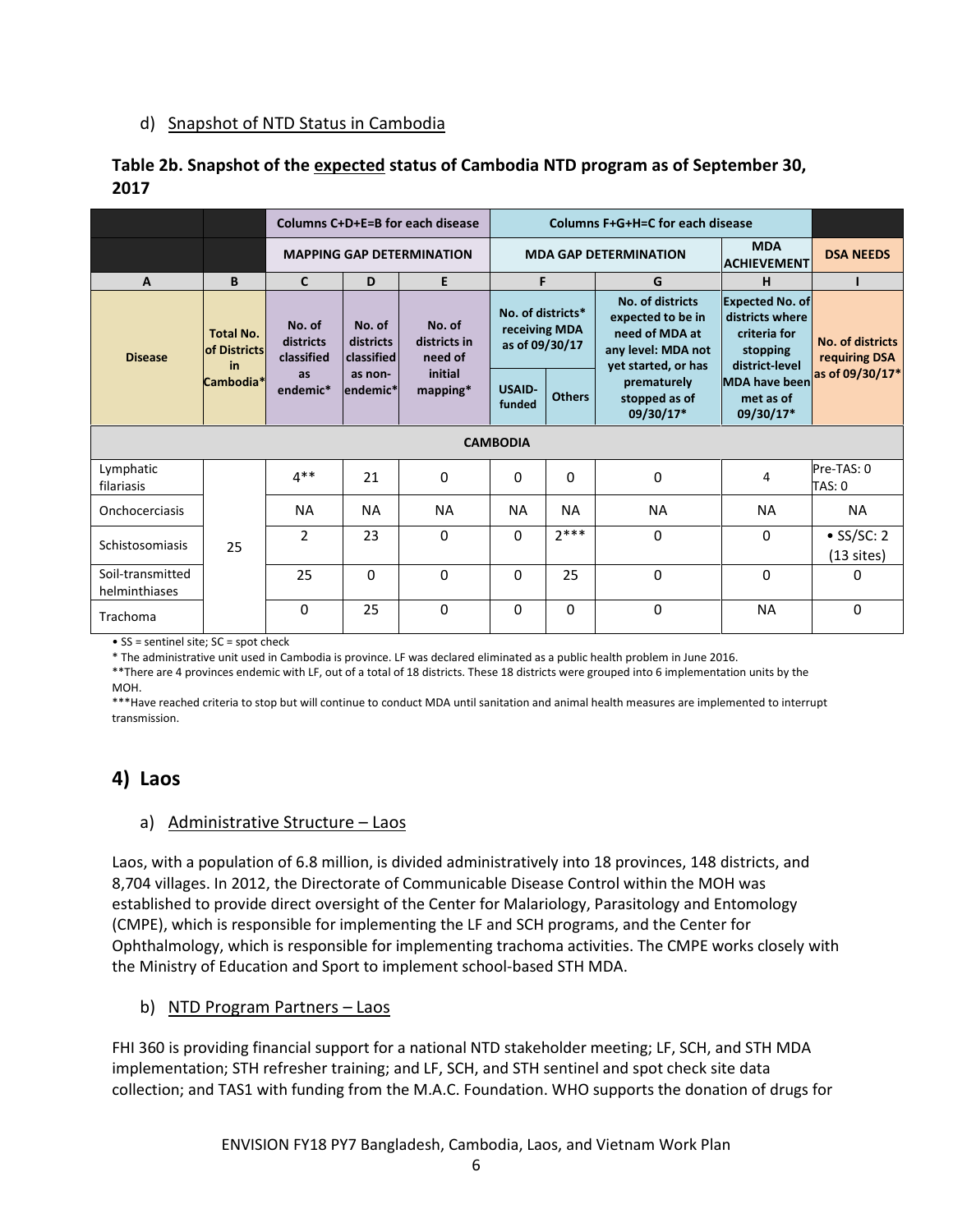LF, SCH, and STH MDA and provides technical assistance to the central level. RTI provided support to the central level on the development of an SCH elimination strategy and the development of the trachoma elimination dossier. Canada's International Development Research Centre (IDRC) provides support for SCH research, data review, and research on animal contribution to SCH transmission.

| <b>Partner</b> | Location<br>(Regions/States)        | <b>Activities</b>                                             | <b>Donors supporting</b><br>these partners/<br>activities |
|----------------|-------------------------------------|---------------------------------------------------------------|-----------------------------------------------------------|
| <b>MOH</b>     | Central level/all endemic<br>areas  | -MOH supports some meetings/<br>trainings and MDA costs       | <b>FHI 360, WHO</b>                                       |
| FHI 360        | Central level, endemic<br>provinces | -LF, STH, and SCH MDA and<br>related M&E activities           | M.A.C. Foundation                                         |
| <b>WHO</b>     | National                            | -ALB, DEC, PZQ, and MEB<br>donations<br>-Technical assistance | GSK/J&J/Merck                                             |
| <b>IDRC</b>    | Central level                       | SCH research and data review                                  | Government of Canada                                      |

## Table 1c. NON-ENVISION NTD partners working in Laos, donor support, and summarized activities

## c) Laos National NTD Program Overview and ENVISION Support

## Lymphatic Filariasis

Laos has completed MDA for LF and will conduct TAS1 in the one endemic province in September 2017. Laos is endemic for LF—caused by W. bancrofti—with approximately 140,000 people at risk. Following Mf mapping in Phouvong District in Attapeu Province in 2007, the first round of LF MDA with ALB and DEC was launched there in 2008. In 2009, antigenaemia (Ag) mapping identified four more endemic districts, and the MDA program was extended to cover all five districts in Attapeu in 2010. In 2011, MDA activities were cancelled due to lack of funding to procure the necessary drugs and cover operational costs. In 2012, the program was re-launched with support from the Asian Development Bank, and MDA continued with END in Asia support in 2014 and 2015. Pre-TAS was conducted in October/November 2016, and results were below the WHO-recommended cutoff (<2% Ag). CMPE continued to implement MDA in Attapeu province through February 2017 with support from FHI 360 and the M.A.C. Foundation. RTI provided technical assistance to the MOH for initial TAS training February 27–March 2, 2017, including completion of the survey sample builder, and TAS on-the-job training and supervision, in coordination with the CDC, in September. TAS1 is scheduled to be completed in September 2017.

## Proposed ENVISION support in FY18:

Activity 1. STTA - LF Pre-Dossier Development: RTI will fund short-term technical assistance by an LF expert to assist Laos to develop its pre-dossier.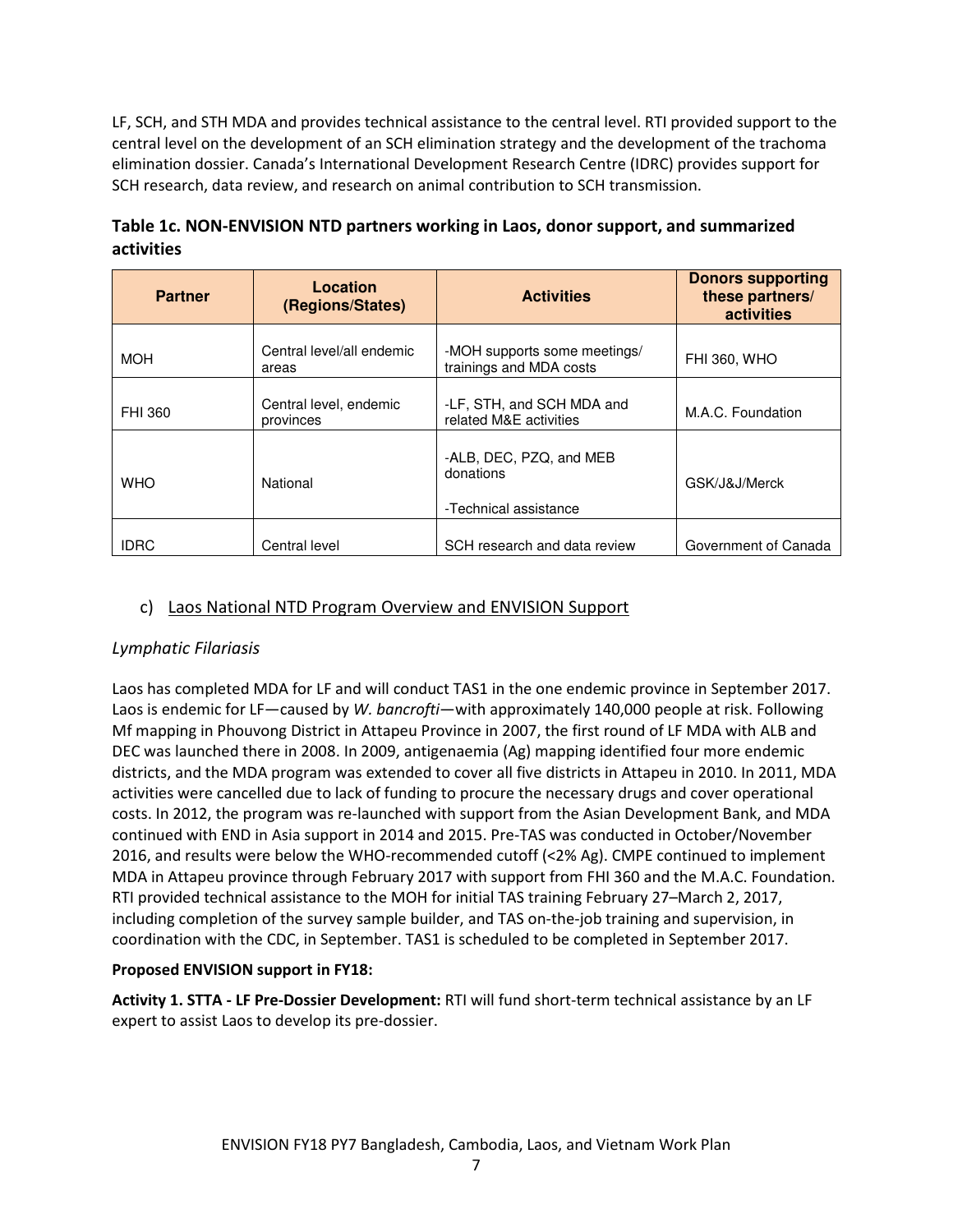## Schistosomiasis

SCH, caused by Schistosoma mekongi, is endemic in two districts (Khong and Moulapamok) in Champasak Province along the Mekong River, with more than 112,000 people at risk. Animal hosts dogs and potentially buffalo—could be involved in the transmission cycle. Laos reached the indicator of elimination of SCH as a public health problem (<1% heavy-intensity infections), but regular MDA, routine human and animal surveillance, and activities to increase access to safe water and improved sanitation are necessary to ensure that the disease does not re-emerge. WASH activities are a critical part of the elimination strategy: more than half of the population (58.1%) of Laos do not have access to safe drinking water, and 41.6% do not have access to safe sanitation facilities. In FY16 and FY17, ENVISION supported a consultant to work with WHO and the ministries responsible for human health, animal health, and sanitation in Laos to finalize a 2016–2020 SCH elimination strategy.

## Trachoma

In July 2017, WHO validated Laos as having eliminated trachoma as a public health problem. In 2013- 2014, Laos carried out surveys, using the GTMP methodology, in 16 provinces suspected of having ever harbored trachoma, including most of the country's rural population. Survey results showed that the TF prevalence was <5% (range 0.2%–2.2%); the TT prevalence was zero in 13 provinces and too low (0.6%, 0.6%, and 0.12%) to warrant TT programs in the other three provinces that were surveyed. Through the health system, people identified with clinical signs of trachoma are offered tetracycline treatment or, in the case of TT, surgery. ENVISION provided support for an expert to assist the MOH prepare the trachoma dossier for validation of elimination.

#### Proposed ENVISION support in FY18:

Activity 2. Trachoma Elimination Celebration: After validation of elimination of trachoma as a public health problem by the WHO, a half-day celebration meeting to mark the achievement will be held in Laos for approximately 80 participants in November 2017. In addition to Government of Laos representatives, USAID Headquarters and Mission staff, USAID regional office staff, the US Ambassador, the WHO country office representative, and WHO WPRO staff will be invited to participate.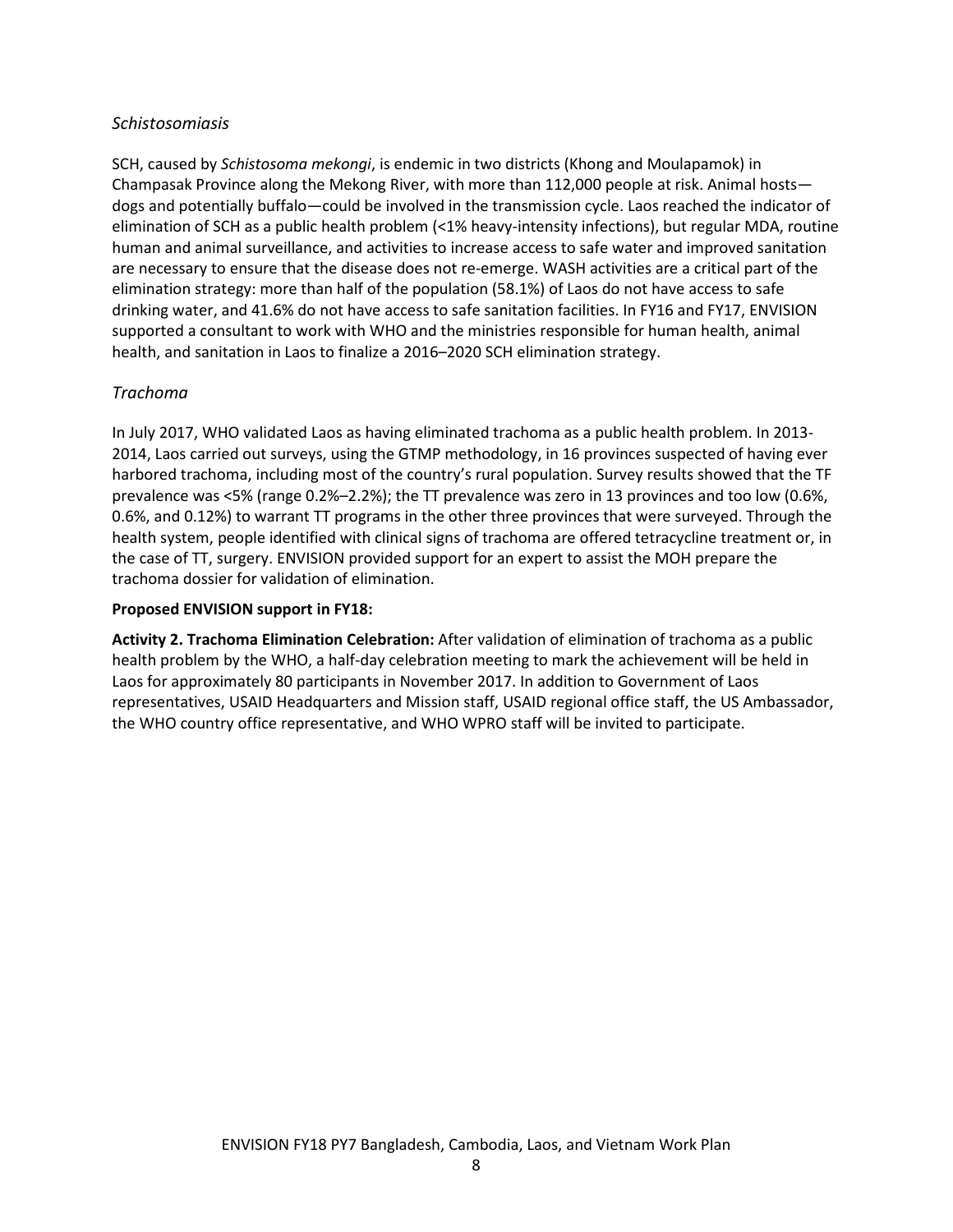## d) Snapshot of NTD Status in Laos

|                                       |                                                       |                                   | Columns C+D+E=B for each                    | <b>Columns F+G+H=C for each disease</b> |                         |                                                     |                                                                                   |                                                                         |                       |
|---------------------------------------|-------------------------------------------------------|-----------------------------------|---------------------------------------------|-----------------------------------------|-------------------------|-----------------------------------------------------|-----------------------------------------------------------------------------------|-------------------------------------------------------------------------|-----------------------|
|                                       |                                                       |                                   | <b>MAPPING GAP DETERMINATION</b>            |                                         |                         |                                                     | <b>MDA GAP DETERMINATION</b>                                                      | <b>MDA</b><br><b>ACHIEVEMENT</b>                                        | <b>DSA NEEDS</b>      |
| $\mathsf{A}$                          | B                                                     | $\mathsf{C}$                      | D                                           | E                                       |                         | F                                                   | G                                                                                 | H                                                                       |                       |
|                                       | <b>Total No.</b><br>of<br><b>Provinces</b><br>in Laos | No. of<br>provinces<br>classified | No. of<br>provinces<br><b>classified as</b> | No. of<br>provinces<br>in need of       |                         | No. of provinces<br>receiving MDA<br>as of 09/30/17 | No. of<br>provinces<br>expected to be<br>in need of MDA<br>at any level:          | <b>Expected No. of</b><br>provinces<br>where criteria<br>for stopping   | No. of<br>provinces   |
| <b>Disease</b>                        |                                                       | as<br>endemic                     | non-<br>endemic                             | initial<br>mapping                      | <b>USAID-</b><br>funded | <b>Others</b>                                       | <b>MDA</b> not yet<br>started, or has<br>prematurely<br>stopped as of<br>09/30/17 | district-level<br>MDA have been as of 09/30/17<br>met as of<br>09/30/17 | requiring DSA         |
|                                       |                                                       |                                   |                                             |                                         | <b>LAOS</b>             |                                                     |                                                                                   |                                                                         |                       |
| Lymphatic<br>filariasis               |                                                       | $\mathbf{1}$                      | 16                                          | $\Omega$                                | $\Omega$                | $\Omega$                                            | 0                                                                                 | 0                                                                       | Pre-TAS: 0<br>TAS: 0* |
| Onchocerciasis                        |                                                       | <b>NA</b>                         | <b>NA</b>                                   | <b>NA</b>                               | <b>NA</b>               | <b>NA</b>                                           | <b>NA</b>                                                                         | <b>NA</b>                                                               | <b>NA</b>             |
| Schistosomiasis                       | 17                                                    | $\mathbf{1}$                      | 16                                          | $\Omega$                                | $\Omega$                | $\mathbf{1}$                                        | $\Omega$                                                                          | $\mathbf 0$                                                             | $\Omega$              |
| Soil-<br>transmitted<br>helminthiases |                                                       | 17                                | $\Omega$                                    | $\Omega$                                | $\Omega$                | 17                                                  | $\Omega$                                                                          | $\Omega$                                                                | SS:4                  |
| Trachoma                              |                                                       | 0                                 | 17                                          | $\Omega$                                | $\Omega$                | 0                                                   | $\mathbf 0$                                                                       | 0                                                                       | 0                     |

#### Table 2c. Snapshot of the expected status of Laos NTD program as of September 30, 2017

• SS = sentinel site

\* TAS1 in September 2017.

## 5) Vietnam

## a) Administrative Structure - Vietnam

Vietnam has an estimated population of 89.6 million. The country is divided into 63 provinces, 595 districts, and 9,050 communes. Within the MOH, the Department of Preventive Medicine is responsible for coordinating and managing the National NTD Program, which includes multiple diseases. The National Institute for Malariology, Parasitology and Entomology (NIMPE) is responsible for the LF elimination program as well as STH control activities. The National Institute of Ophthalmology (NIO) is responsible for the provision of eye health care, including trachoma elimination.

## b) NTD Program Partners – Vietnam

Vietnam receives technical and financial support for the NTD program from WHO, World Vision Australia, Save the Children, Evidence Action, and the Sabin Institute. In addition to these partners, Fred Hollows Foundation (FHF) has funding to support TT surgeries and will be included in their next agreement that will be developed during 2018. FHF also, with ENVISION funding, assisted the NIO to conduct trachoma surveys in Ha Giang province in April 2017 and plan for the trachoma MDA. For the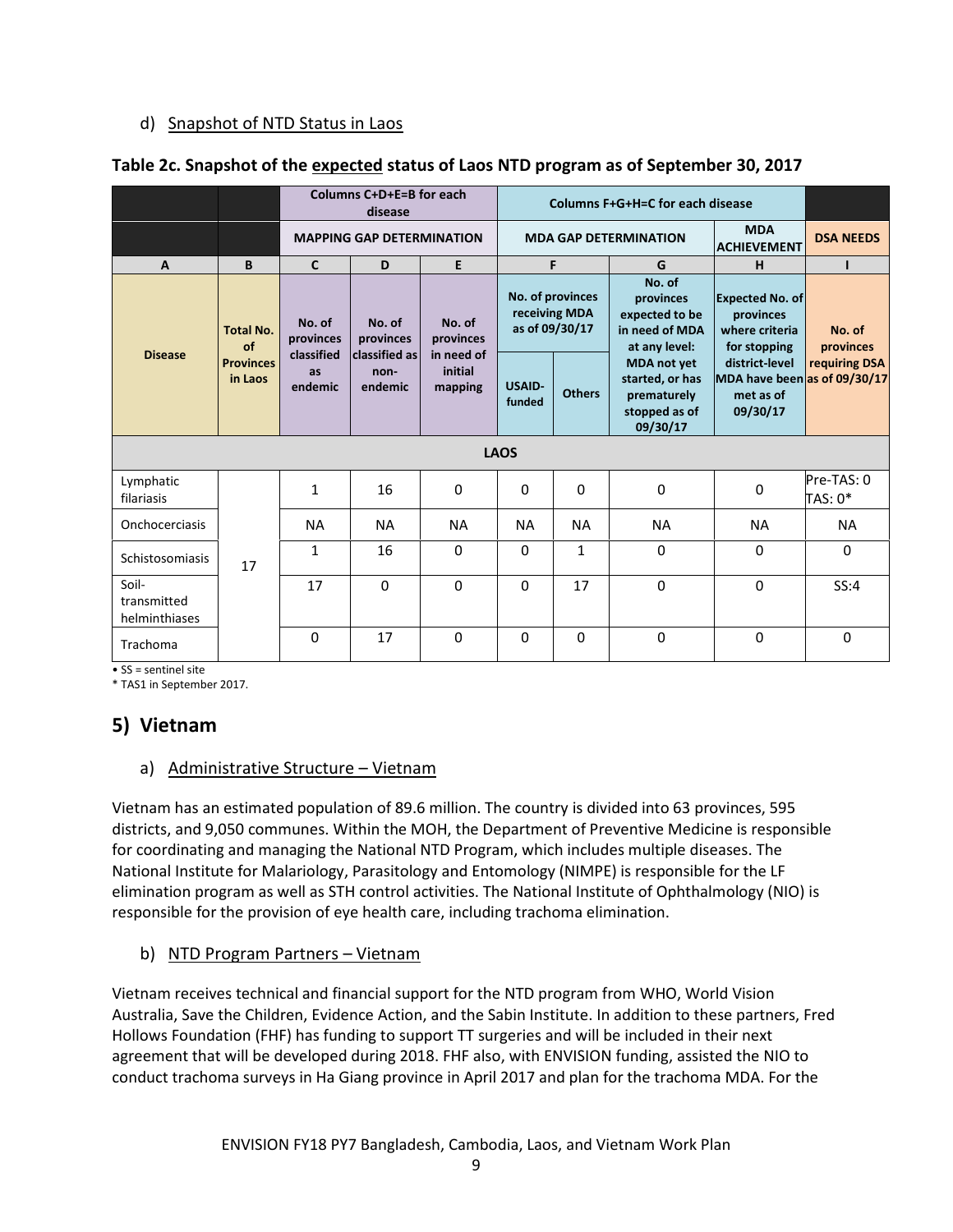2017 trachoma MDA, Vietnam received donated Zithromax® (ZTH) from the International Trachoma Initiative in three districts of Ha Giang province and MDA was conducted in July 2017.

## Table 1d. Non-ENVISION NTD partners working in Vietnam, donor support and summarized activities

| <b>Partner</b>                          | Location<br>(Regions/States)            | <b>Activities</b>                                                                                                         | <b>Donors</b><br>supporting<br>these partners                              |
|-----------------------------------------|-----------------------------------------|---------------------------------------------------------------------------------------------------------------------------|----------------------------------------------------------------------------|
| <b>MOH</b>                              | All levels                              | -Technical oversight of LF, STH, and<br>trachoma activities and some financial<br>support for STH MDA                     | <b>World Vision</b><br>Australia, Save<br>the Children,<br>Sabin Institute |
| <b>WHO</b>                              | Central level                           | -Provides direct technical assistance to the<br>MOH in strategic planning, capacity building,<br>and ALB and MEB donation | J&J                                                                        |
| <b>World Vision</b><br>Australia        | Central level                           | -Supplies drugs for STH MDA and funding<br>for pilot STH activities for pre-SAC and<br><b>WCBA</b>                        | Private donations                                                          |
| Save the<br>Children                    | Central level                           | -Limited support for STH for WCBA and pre-<br><b>SAC</b>                                                                  | Private donations                                                          |
| <b>East Meets</b><br>West<br>Foundation | Provincial level                        | -MDA in four provinces for STH prevalence                                                                                 | Abu Dhabi<br>foundation                                                    |
| Evidence Action                         | Central level                           | -Technical assistance to East Meets West<br>Foundation and central-level NIMPE                                            | Abu Dhabi<br>foundation                                                    |
| Sabin Institute                         | Provincial level                        | -Trained health staff on the care for<br>lymphedema patients in the north                                                 | AbbVie<br>foundation                                                       |
| <b>FHF</b>                              | <b>Central and Provincial</b><br>levels | -Eye care and prevention of blindness<br>activities                                                                       | Australian<br>Government                                                   |

## c) Vietnam National NTD Program Overview

## Lymphatic Filariasis

Vietnam is finalizing its LF dossier for submission to WHO for validation in 2018. Vietnam has four LFendemic districts—from W. bancrofti—in the south and two LF-endemic districts—from B. malayi—in the north. MDA with ALB and DEC was started in 2003 and implemented for five years, stopping in 2008. The program achieved high treatment coverage rates, ranging from 78% to 95%. Post-MDA Mf rates were 0% in sentinel and spot check sites in all districts, which prompted the program to conduct population-based cluster surveys in each district to stop MDA in 2010–2011, using immunochromatographic tests (ICTs) in W. bancrofti districts and Mf in B. malayi districts. In 2013, post-MDA surveillance surveys following the WHO TAS methodology were implemented in four evaluation units (EUs), using ICTs in two EUs and Brugia Rapid tests in two EUs. Bin Luc, Phu Cu, and Bac Ai were each separate EUs, whereas Khanh Vinh, Dien Khanh, and Ninh Hoa were combined into a provinciallevel EU (Khanh Hoa). No positive cases were found in any EU. In 2015, TAS3 were implemented in the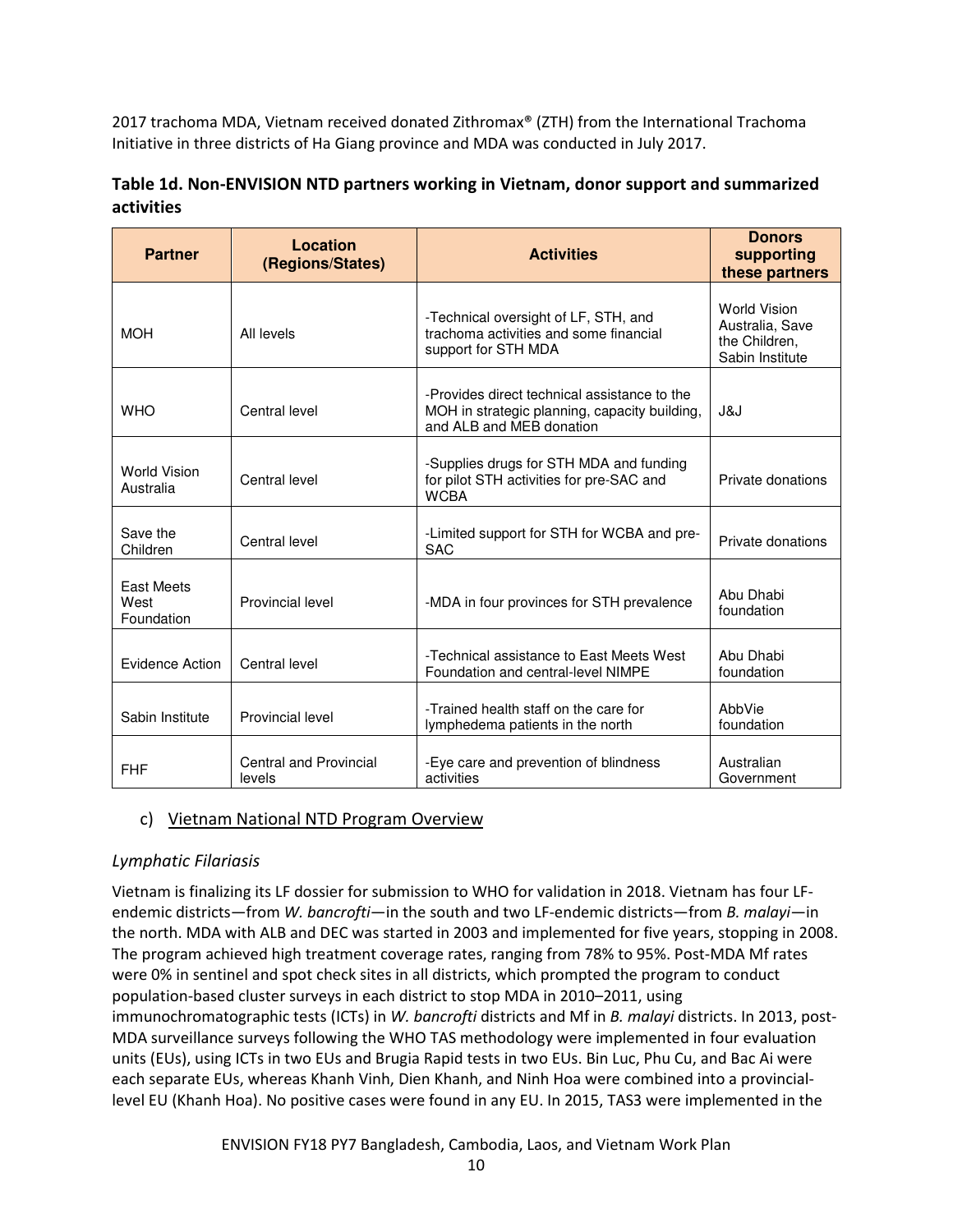same four EUs and also found no positive cases. The CDC and RTI (with USAID's MMDP Project funding) piloted the WHO LF MMDP Toolkit's Direct Inspection Protocol in Vietnam to evaluate the quality of the MMDP minimum package being offered in designated health facilities. This provided the Government of Vietnam with information to help complete the LF draft dossier, and identified an additional three districts with potential ongoing transmission requiring surveys, which were carried out in April 2017. The surveys did not identify any positive cases and the LF dossier was finalized with this information with support from RTI.

#### Proposed ENVISION support in FY18:

Activity 1. LF dossier translation: RTI will support translation of the LF dossier so that NIMPE can submit it to the MOH.

Activity 2. LF Elimination Celebration: RTI will work closely with NIMPE to organize a half-day declaration of LF elimination celebration following the WHO announcement. Representatives from USAID Washington, the USAID Mission, the WHO country office, and WHO WPRO will be invited to this event.

#### Trachoma

Vietnam has a draft trachoma pre-dossier, and requires one round of trachoma MDA in two districts of Ha Giang province in December 2017, followed by a trachoma impact survey prior to finalizing the dossier. Vietnam has been combating trachoma since the 1950s and was one of the first countries to benefit from Pfizer's ZTH donation. In 2014, surveys following GTMP methodology were conducted in nine provinces (11 EUs). The results indicated TF prevalence was less than 5% in every EU; however, in one EU there was one cluster with 10.9% TF prevalence in Ha Giang province. Additional district-level surveys in all districts of Ha Giang Province were recommended. ENVISION partner FHF supported survey implementation in the five EUs in Ha Giang (excluding the seven villages receiving MDA). Results of the surveys identified two districts, Meo Vac and Dong Van, that had TF prevalence between 5%– 9.9% and require one round of MDA, which will be conducted in FY18 with ENVISION support.

The estimated TT backlog of surveyed provinces is 1,596. TT surgeries are conducted at the provincial hospitals and records kept at the provincial health offices. The NIO is collecting the provincial level data through calls and email to determine if other provinces need to implement TT surgery. RTI and FHF will work with the NIO to calculate the TT backlog for the entire country once the provincial level data are available.

#### Proposed ENVISION support in FY18:

Activity 3. MDA in Dong Van and Meo Vac Districts: Based on the April 2017 trachoma survey results, two districts in Ha Giang Province will receive one round of trachoma MDA in December 2017. The NIO will support a fixed-point community-based MDA in Meo Vac and Dong Van districts, with a total population of 157,707. Two NIO staff will travel to each district to conduct a two-day orientation and training on trachoma MDA. The orientation and training participants will include one provincial eye health officer, one district officer, two commune health workers per commune. After finishing the training, the two trained commune health workers in each commune will organize a one-day training on Trachoma MDA for village health volunteers. Upon completing the orientation and training, the teams will conduct community-based trachoma MDA over the course of two days, in the two targeted districts. Loud speakers in all the villages will be used to announce the MDA, both before and during the activity. No print materials are required. Once a team completes the MDA in their coverage area, they will submit reports to their assigned commune health workers for collation and submission to the district, provincial, and national levels.

ENVISION FY18 PY7 Bangladesh, Cambodia, Laos, and Vietnam Work Plan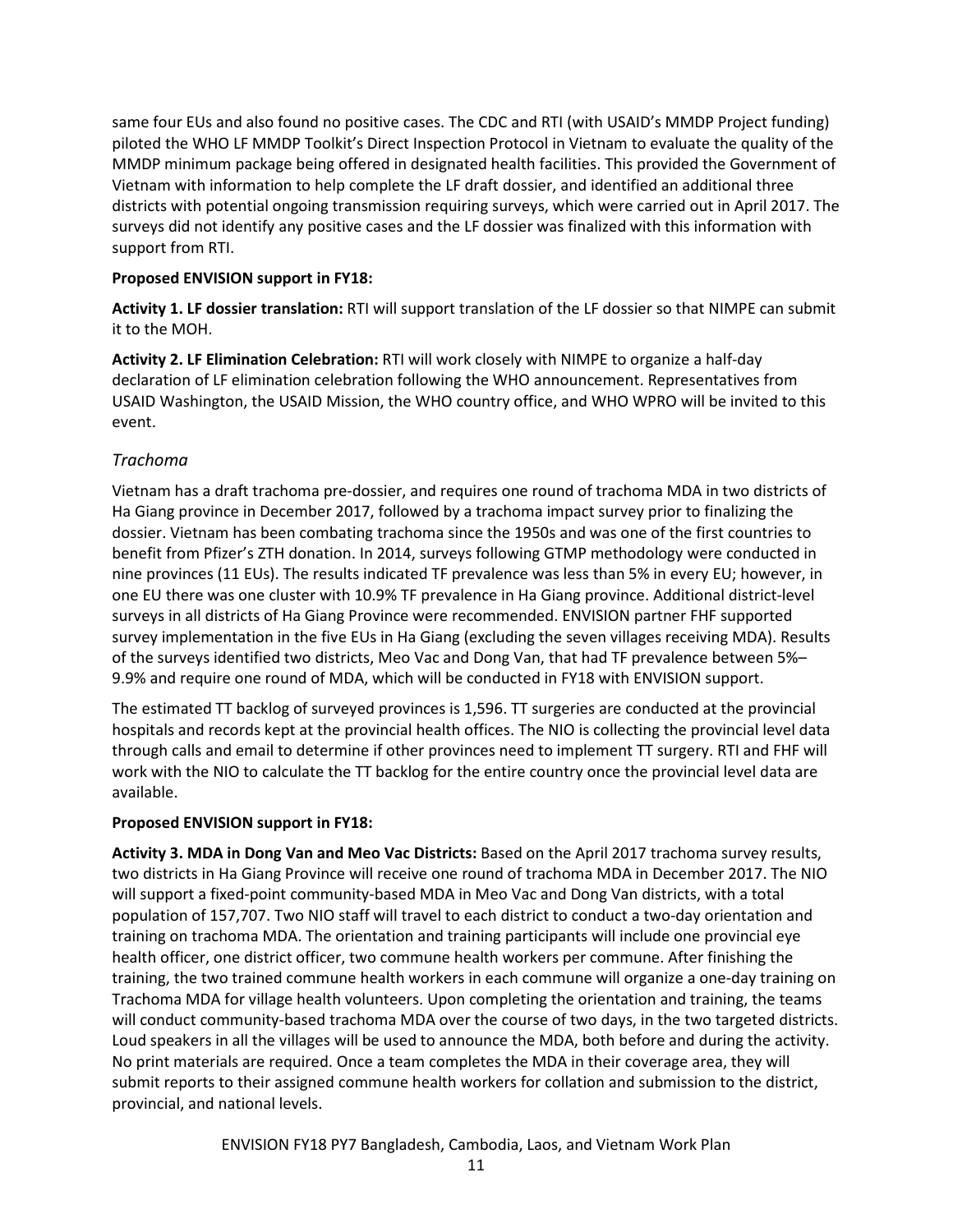Activity 4. Trachoma Impact Survey in Lung Ho Commune: The objective is to conduct a trachoma impact survey in the seven villages of Lung Ho commune, Yen Minh district, Ha Giang Province to assess progress toward the elimination of trachoma in Vietnam after the July 2017 MDA. The sample size will be 70 children aged 1–9 years to be sampled from 40 households in seven clusters (seven villages). It is estimated it will take three days to complete the work in each cluster given the remote mountainous region. Data will be collected using android devices, submitted and stored on a secured cloud-based server maintained by Tropical Data, and prevalence estimates for TT in adults aged 15 years and older and TF in children 1–9 years will be reported. The NIO, with support from Tropical Data if required, will analyze the data and provide a summary report to FHF and RTI after completing the surveys.

Activity 5. Trachoma Impact Survey in Dong Van and Meo Vac Districts: Six months after completing the trachoma MDA, the NIO will conduct trachoma impact surveys in Dong Van and Meo Vac districts. These two districts comprise one EU. The sample size will be 224 children aged 1–9 years to be sampled from 40 households in 24 clusters. It is estimated it will take 2.5 days to complete the work in each cluster. Data will be collected using android devices, submitted and stored on a secure cloud-based server maintained by Tropical Data, and prevalence estimates for TT in adults aged 15 years and older and TF in children 1–9 years will be reported. The NIO, with support from Tropical Data if required, will analyze the data and provide a summary report to FHF and RTI after completing the surveys.

Activity 6. Trachoma Pre-Dossier Development: RTI and FHF will work with the NIO to incorporate the results of the FY18 trachoma activities and TT backlog into the trachoma pre-dossier. RTI's Trachoma Focal Point will provide technical assistance and oversight to this activity.

## d) Snapshot of NTD Status in Vietnam

|                               |                                                 |                                   | Columns C+D+E=B for each                   | <b>Columns F+G+H=C for each disease</b> |                                                     |               |                                                                                               |                                                                                 |                                      |
|-------------------------------|-------------------------------------------------|-----------------------------------|--------------------------------------------|-----------------------------------------|-----------------------------------------------------|---------------|-----------------------------------------------------------------------------------------------|---------------------------------------------------------------------------------|--------------------------------------|
|                               |                                                 |                                   | <b>MAPPING GAP</b><br><b>DETERMINATION</b> |                                         |                                                     |               | <b>MDA GAP DETERMINATION</b>                                                                  | <b>MDA</b><br><b>ACHIEVEMENT</b>                                                | <b>DSA NEEDS</b>                     |
| $\mathbf{A}$                  | B                                               | C                                 | D                                          | E                                       | F                                                   |               | G                                                                                             | н                                                                               |                                      |
| <b>Disease</b>                | <b>Total No.</b><br>of districts<br>in Vietnaml | No. of<br>districts<br>classified | No. of<br>districts<br>classified          | No. of<br>districts<br>in need          | No. of districts<br>receiving MDA<br>as of 09/30/17 |               | No. of districts<br>expected to be in<br>need of MDA at<br>any level: MDA<br>not yet started, | <b>Expected No. of</b><br>districts where<br>criteria for<br>stopping district- | No. of<br>districts<br>requiring DSA |
|                               |                                                 | <b>as</b><br>endemic              | as non-<br>endemic                         | ofinitial<br>mapping                    | <b>USAID-</b><br><b>Funded</b>                      | <b>Others</b> | or has<br>prematurely<br>stopped as of<br>09/30/17                                            | level MDA have<br>been met as of<br>09/30/17                                    | as of<br>09/30/17                    |
|                               |                                                 |                                   |                                            |                                         | <b>VIETNAM</b>                                      |               |                                                                                               |                                                                                 |                                      |
| Lymphatic<br>filariasis       |                                                 | $6*$                              | 589*                                       | $\mathbf 0$                             | 0                                                   | $\Omega$      | 0                                                                                             | $6*$                                                                            | Pre-TAS: 0<br>Mini-TAS: 0            |
| Onchocerciasis                |                                                 | <b>NA</b>                         | <b>NA</b>                                  | <b>NA</b>                               | <b>NA</b>                                           | <b>NA</b>     | <b>NA</b>                                                                                     | <b>NA</b>                                                                       | <b>NA</b>                            |
| Schistosomiasis               | $63*$                                           | <b>NA</b>                         | <b>NA</b>                                  | <b>NA</b>                               | <b>NA</b>                                           | <b>NA</b>     | <b>NA</b>                                                                                     | <b>NA</b>                                                                       | <b>NA</b>                            |
| Soil-transmitted<br>helminths |                                                 | 53                                | 10                                         | $\Omega$                                | $\Omega$                                            | 36            | 17                                                                                            | $\Omega$                                                                        | $\Omega$                             |
| Trachoma                      |                                                 | $1***$                            | 62                                         | $\Omega$                                | $\Omega$                                            | $\Omega$      | 0                                                                                             | 8                                                                               | $\Omega$                             |

## Table 2d. Snapshot of the expected status of Vietnam NTD program as of September 30, 2017

\* Implementation unit for LF is the district, whereas for trachoma and STH it is the province. Column B shows the number of provinces in country.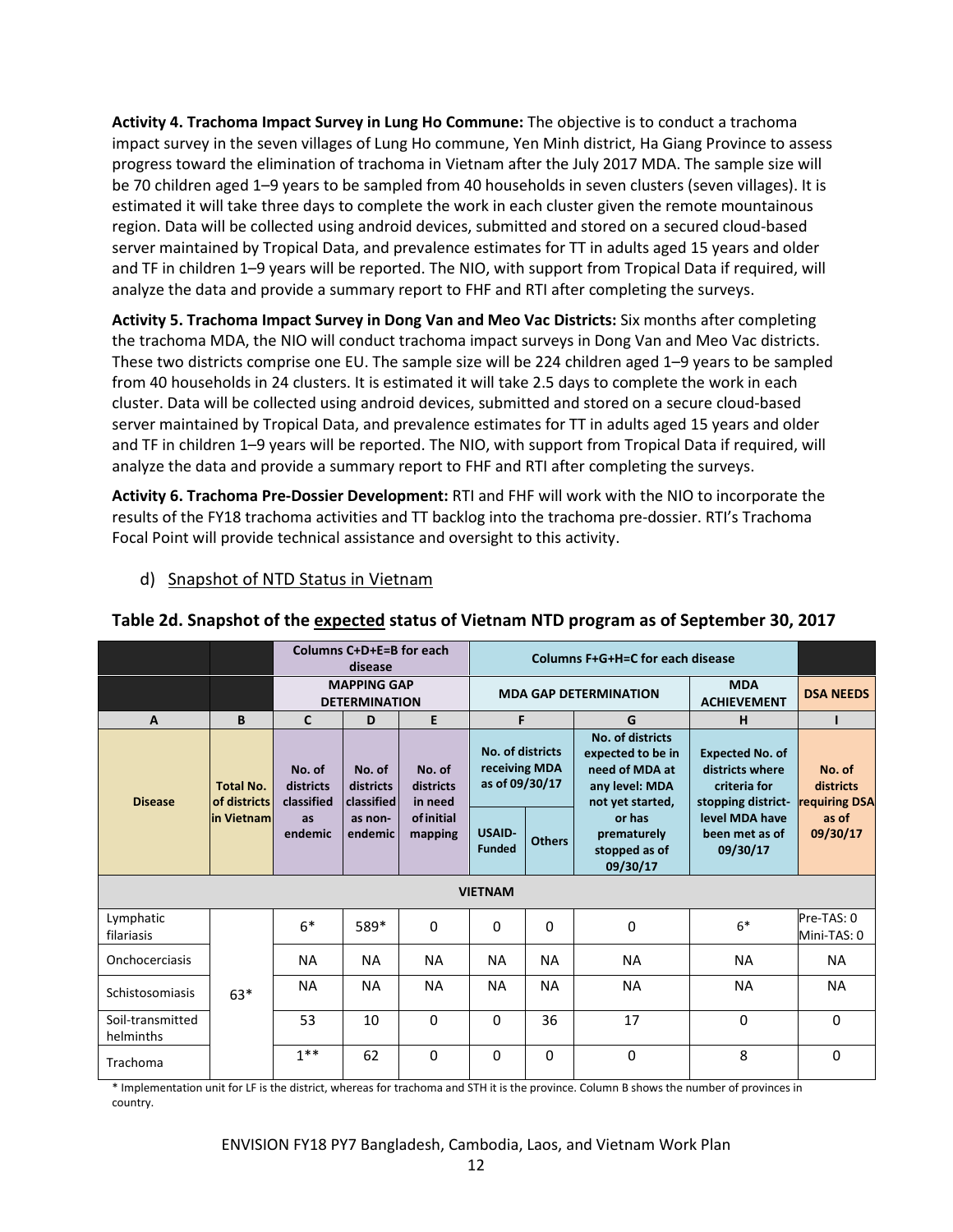\*\* Community-based MDA has been proposed in two districts (Meo Vac and Dong Van) and one commune (Lung Ho), all in Ha Giang Province for FY18.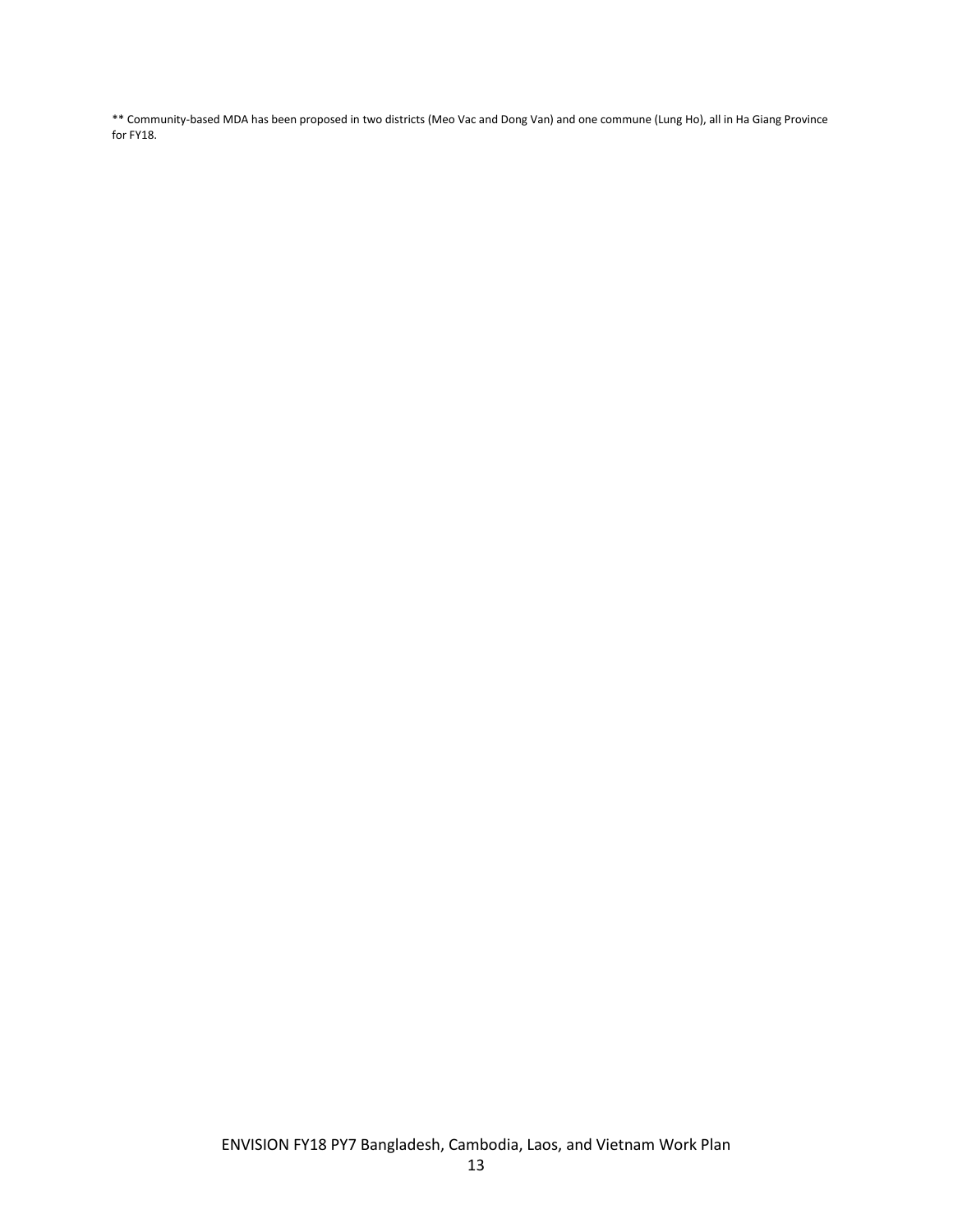## APPENDIX 1: Work Plan Timeline

| <b>FY18 Activities</b>                                                  |  |  |  |  |  |  |  |  |  |  |  |
|-------------------------------------------------------------------------|--|--|--|--|--|--|--|--|--|--|--|
| <b>Management Support</b>                                               |  |  |  |  |  |  |  |  |  |  |  |
| Technical Assistance to MOHs in Bangladesh, Cambodia, Laos, and Vietnam |  |  |  |  |  |  |  |  |  |  |  |
| <b>Project Assistance</b>                                               |  |  |  |  |  |  |  |  |  |  |  |
| Laos                                                                    |  |  |  |  |  |  |  |  |  |  |  |
| 1. STTA $-$ LF pre-dossier preparation                                  |  |  |  |  |  |  |  |  |  |  |  |
| 2. Trachoma Elimination Celebration                                     |  |  |  |  |  |  |  |  |  |  |  |
| Vietnam                                                                 |  |  |  |  |  |  |  |  |  |  |  |
| 1. LF dossier translation                                               |  |  |  |  |  |  |  |  |  |  |  |
| 2. LF Elimination Celebration                                           |  |  |  |  |  |  |  |  |  |  |  |
| 3. Trachoma MDA in Meo Vac and Dong Van - FHF                           |  |  |  |  |  |  |  |  |  |  |  |
| 4. Trachoma Impact Survey - Lung Ho Commune - FHF                       |  |  |  |  |  |  |  |  |  |  |  |
| 5. Trachoma Impact Survey – Meo Vac and Dong Van - FHF                  |  |  |  |  |  |  |  |  |  |  |  |
| 6. Trachoma pre-dossier development                                     |  |  |  |  |  |  |  |  |  |  |  |